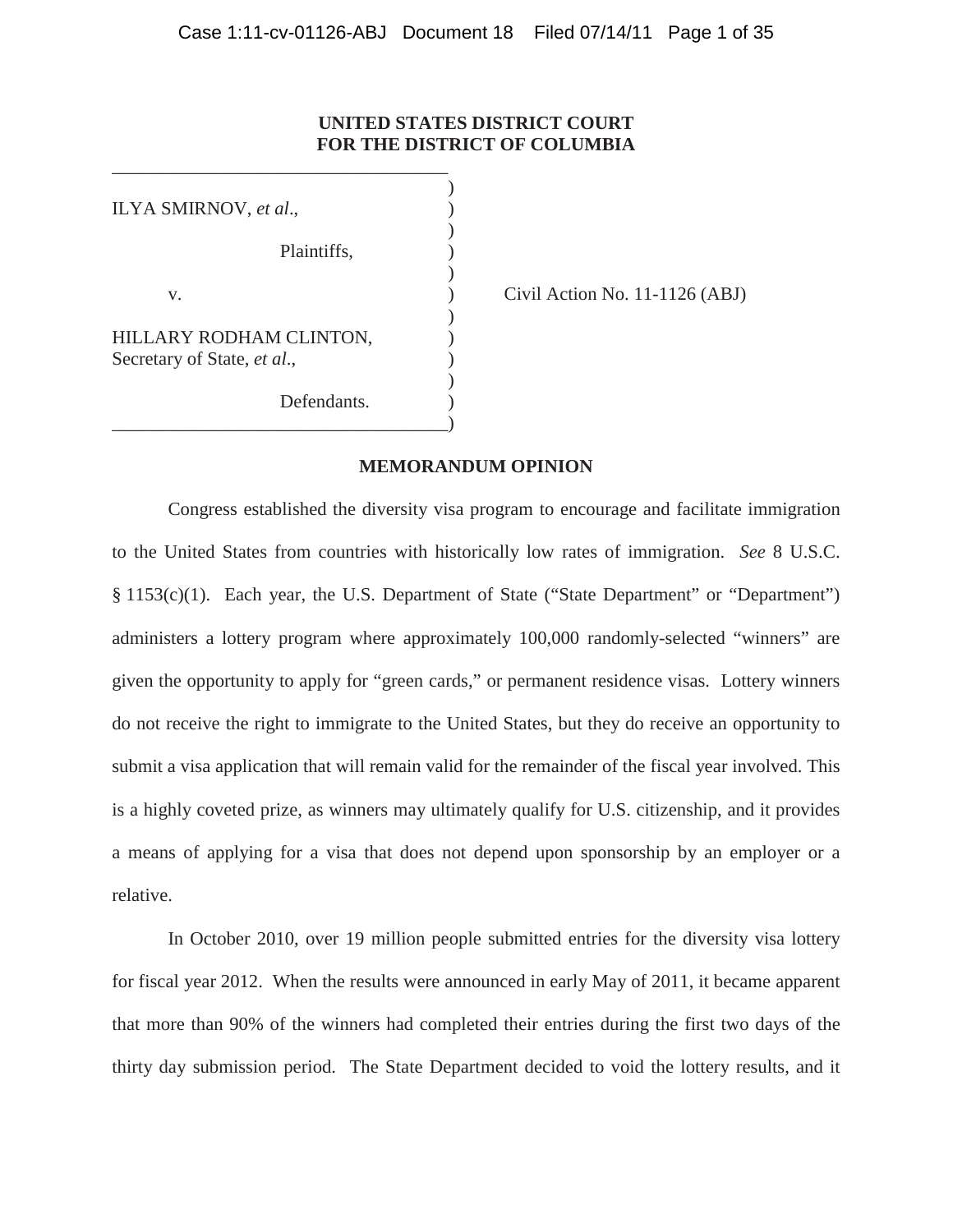# Case 1:11-cv-01126-ABJ Document 18 Filed 07/14/11 Page 2 of 35

announced that another lottery would be conducted in July 2011. By that point, about a quarter of the winners had already accessed the website and learned of their selection.

Plaintiffs were among the group who received notification that they had won the right to apply for visas. On behalf of themselves and the entire class of 22,000 individuals who learned of their winning status, they filed this action and a motion for a preliminary injunction seeking to enjoin the defendants from voiding the results of the first lottery and conducting another.<sup>1</sup>

The moving force behind the lawsuit is, as one plaintiff put it, "broken dreams." McBrien Decl. ¶ 13. Plaintiffs have supplied the Court with a collection of impassioned declarations of lottery winners, tracing their path from exhilaration to despair. They write of themselves:

[T]he 22,000 were and are individuals who played by the rules; individuals who are friends of the United States; who are seeking only to pursue their own American dreams . . .

Plaintiffs' Application for Preliminary Injunction ("Pls.' Memo") at 8.

 $\overline{a}$ 

The Court is sympathetic to the plaintiffs' plight. While it does not doubt that the emotional impact of the Department's reversal has been painful and real, and that many of the plaintiffs have compelling reasons to seek to immigrate to the United States, it must take note of the fact that all of the others who submitted timely petitions during the thirty day period also "played by the rules . . . seeking only to pursue their own American dreams." Pls.' Memo at 8. There are 19 million more stories, from other lottery participants, many of which may be equally or even more compelling, and it is for that reason that Congress determined that every applicant

<sup>1</sup> In a telephone conference with the Court on June 30, 2011, the parties agreed to consolidate the hearing on the motion for preliminary injunction with a determination on the merits under Federal Rule of Civil Procedure 65(a)(2). The parties also agreed to defer addressing the class certification issue until the Court has ruled on the merits of the claims of the named plaintiffs. The Court held a hearing on the merits on July 12, 2011.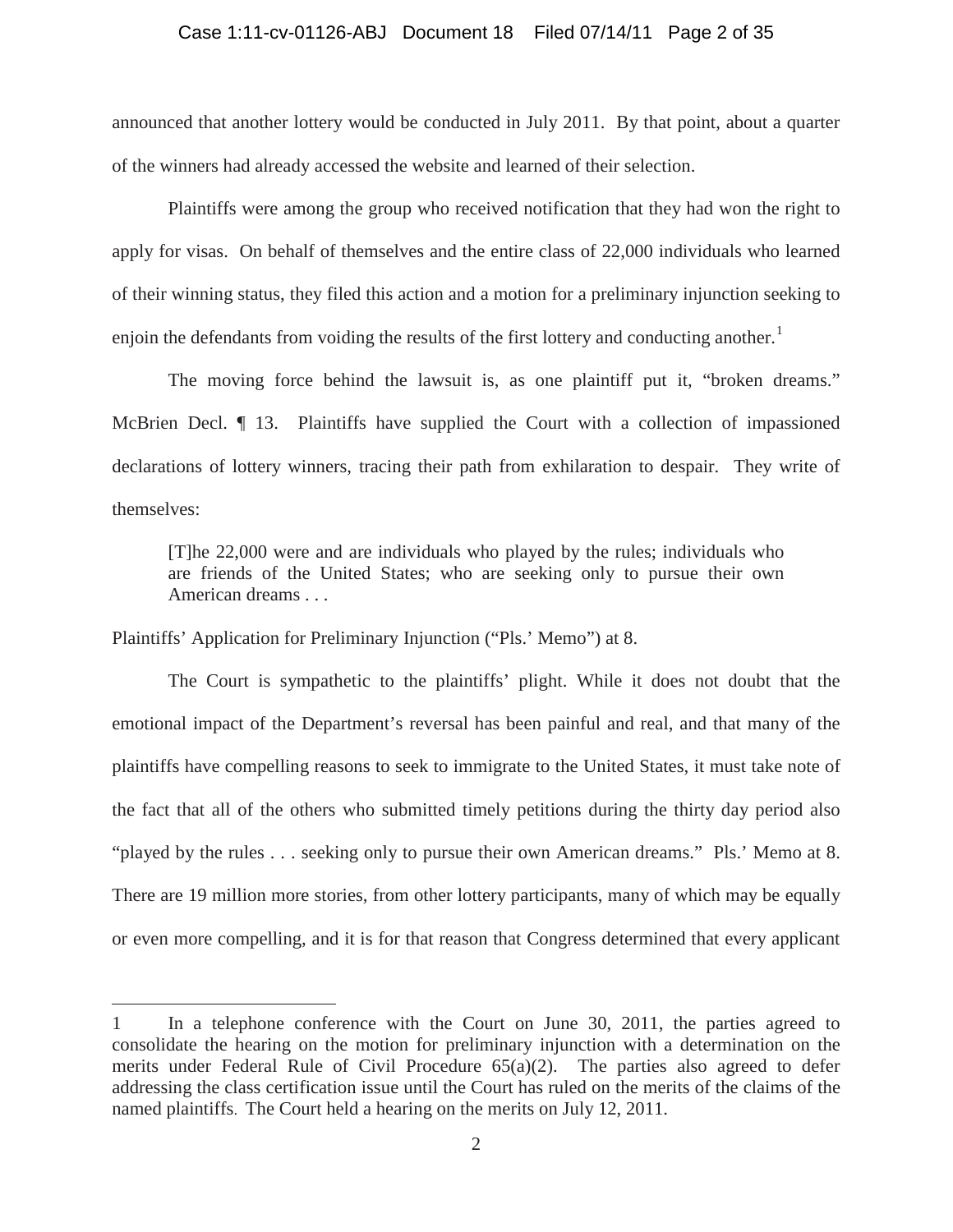# Case 1:11-cv-01126-ABJ Document 18 Filed 07/14/11 Page 3 of 35

would have an equal chance of winning the right to apply for the visa. Defs.' Opp. at 2. The Court cannot order the Department of State to honor a botched process that did not satisfy that regulatory and statutory requirements. Moreover, the Court does not find that it was arbitrary or capricious for the Department to decide to rescind a lottery that did not meet the single most important criterion for a drawing: a random selection.

For the following reasons, then, the Court will deny plaintiffs' claims for relief and dismiss the complaint.

# **BACKGROUND**

# **I. The Diversity Visa Program**

 $\overline{a}$ 

The diversity visa program ("DV program") allows eligible immigrants from countries or regions with low admission rates to apply for permanent residence visas to the United States. *See* 8 U.S.C. § 1153(c)(1). The statute delegates the administration of this program to the State Department and authorizes 50,000 diversity visas to be issued each fiscal year. 8 U.S.C. § 1151; Compl. $\P$  69.<sup>2</sup> The visas must be issued "to eligible qualified immigrants strictly in a random order established by the Secretary of State for the fiscal year involved." 8 U.S.C. § 1153(e)(2). "Aliens who qualify, through random selection, for a visa . . . shall remain eligible to receive such a visa only through the end of the special fiscal year for which they were selected." 8 U.S.C.§  $1154(a)(1)(I)(ii)(II)$ .

<sup>2</sup> Although the State Department ultimately awards only approximately 50,000 visas, 100,000 winners are initially selected because approximately half do not ultimately meet the eligibility requirements for immigration set forth in the Immigration and Nationality Act ("INA"). Compl. ¶ 92; Defendants' Mem. in Opp. to Plaintiff's Mot. for Prelim. Inj. ("Defs.' Opp.") at 3. Section 1151(e) authorizes up to 55,000 diversity visas each year but another statute requires that 5,000 of those visas be set aside for individuals covered by the Nicaraguan Adjustment and Central America Relief Act of 1997. Interest in the diversity visa program far exceeds the number of visas awarded each year. In 2011, 19 million entries were received for the lottery. Defs.' Opp. at 2 n. 1.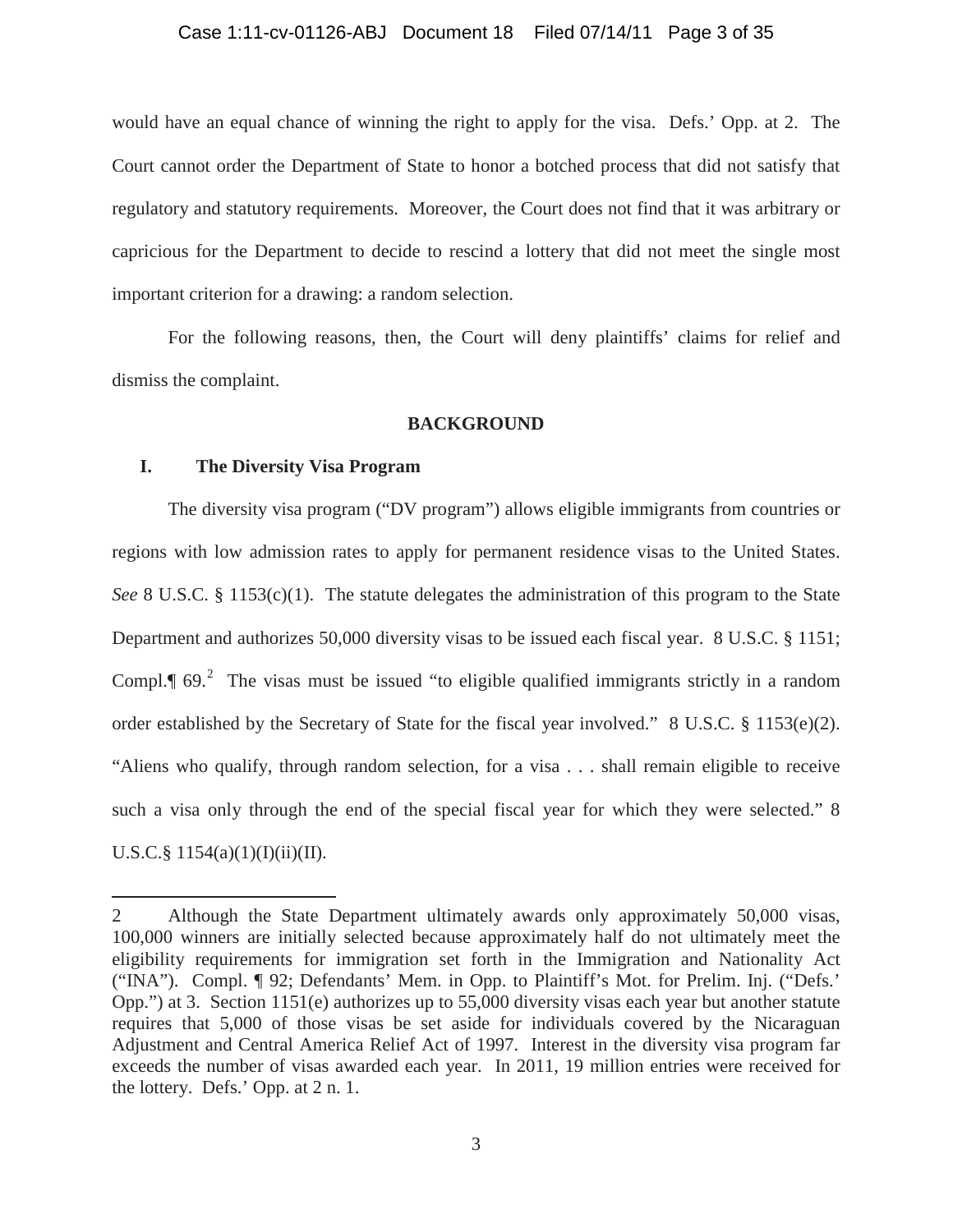# Case 1:11-cv-01126-ABJ Document 18 Filed 07/14/11 Page 4 of 35

To comply with its statutory requirement to randomly select the recipients of diversity visas, the State Department promulgated regulations creating procedures for conducting a drawing known as the diversity visa lottery ("DV lottery"). The regulations provide in relevant part:

Entries received during the petition submission period established for the fiscal year in question . . . will be assigned a number in a separate numerical sequence established for each regional area specified in INA 203(c)(1)(F). Upon completion of the numbering of all petitions, all numbers assigned for each region will be separately rank-ordered at random by a computer using standard computer software for that purpose. The Department will then select in the rank orders determined by the computer program a quantity of petitions for each region estimated to be sufficient to ensure, to the extent possible, usage of all immigrant visas authorized under INA 203(c) for the fiscal year in question. The Department will consider petitions selected in this manner to have been approved for the purposes of this section.

# 22 C.F.R. § 42.33(c).

In accordance with these regulations, then, the State Department was bound to follow a three-step process in administering the DV lottery: numbering, random re-ordering, and selection. To implement this procedure for 2012, a database program first captured and recorded the petitions that were submitted to the State Department's website. Amin. Supp. Decl. ¶ 3. The database program then stored the petitions to a physical location on the hard drives, for the most part in the order in which they were received. *Id*. ¶ 4. However, because of the high volume of petitions received for the lottery – more than one petition per second – the database could not store the petitions in the sequential order in which they were submitted with 100% precision. *Id*. ¶ 5; July 12, 2011 Hearing Transcript ("Tr.") at 30. In some instances, the program "would record the petition in a distant location on the hard drive and leave, temporarily, an empty spot or gap on the hard drive adjacent to where it had recorded the immediately preceding petition." Amin. Supp. Decl. ¶ 5. The database program later filled in the gaps with petitions submitted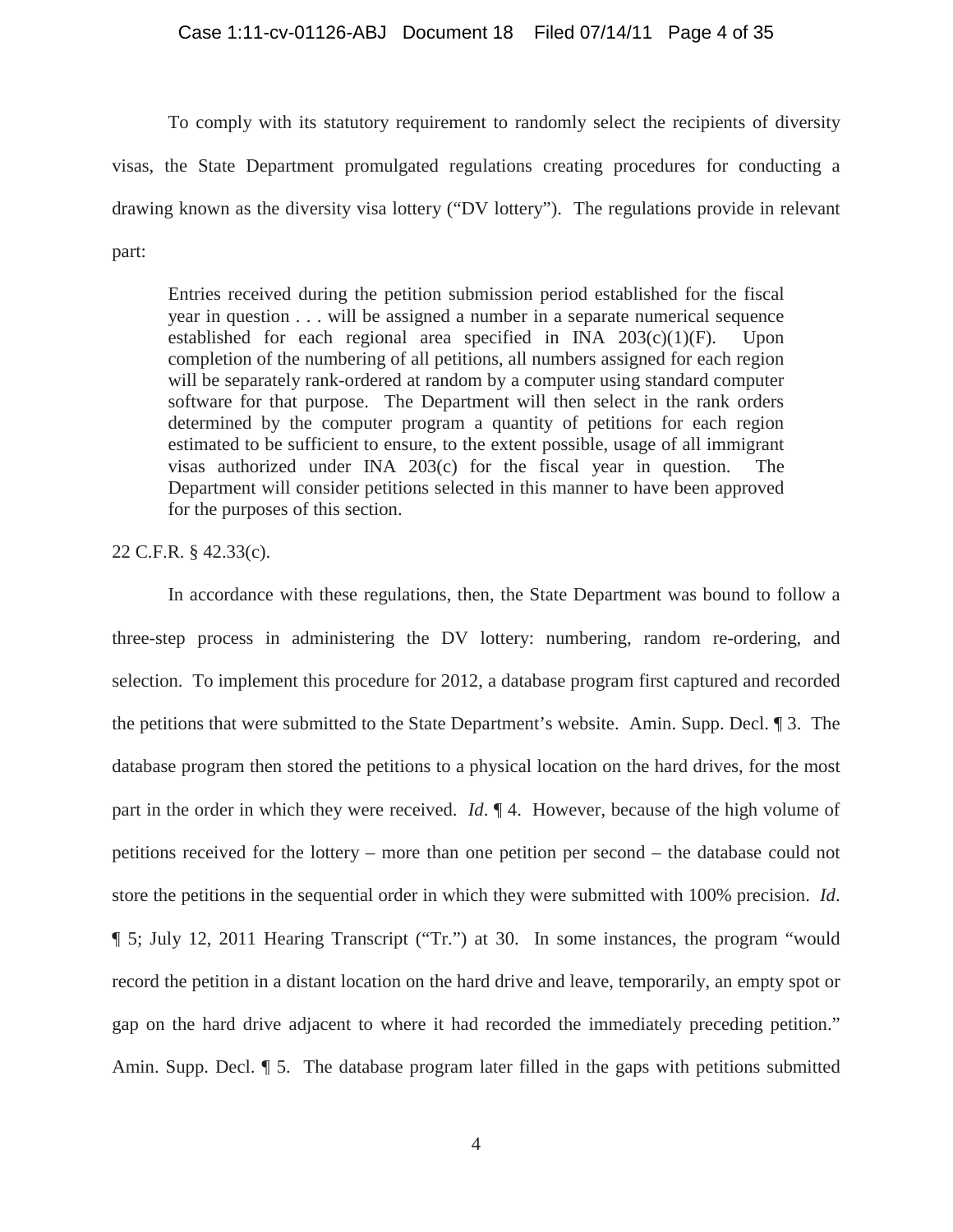# Case 1:11-cv-01126-ABJ Document 18 Filed 07/14/11 Page 5 of 35

later in time than their numerical placement in the database would otherwise suggest. *Id*. ¶ 6. This amounted to approximately 2% of the petitions. Amin Decl. ¶ 5. The program then applied the regional and country limitations specified by the regulations to ensure that all eligible regions of the world were fairly represented. *Id*. ¶ 7. In light of these processes, the system did not number the applications in exactly the order they were received, but the process assigned each application a number, and those numbers substantially mirrored the order in which the petitions were received. *Id*.

According to the regulation, the second step is that that program was supposed to rankorders the petitions at random using a computer software program designed for that purpose ("the randomizer program"). Amin. Supp. Decl. ¶ 8. Third, the computer program was supposed to select entries based on the rank order determined by the randomizer program. *Id*. ¶ 9.

After the selection is complete, lottery winners must comply with the immigration requirements set forth in the INA, which include payment of visa fees, an interview with the Consulor's Office, and a medical examination, among other requirements. 8 U.S.C. § 1154; Compl. ¶ 81. A consulor officer must then adjudicate the application before the alien receives a diversity visa. *Id*. At the end of this process, nearly half of the original 100,000 lottery winners do not receive a visa. Compl. ¶ 92; Defs.' Opp. at 3.

# **II. The 2012 Diversity Visa Lottery**

For the 2012 DV lottery, aliens seeking visas were directed to submit their entries electronically during a thirty-day petition submission period that took place in fall 2010. 22 C.F.R. §§ 42.33(b); 75 Fed. Reg. 60, 846 (Oct. 1, 2010). No paper entries were accepted; the procedure involved the submission of petitions including specified personal information and a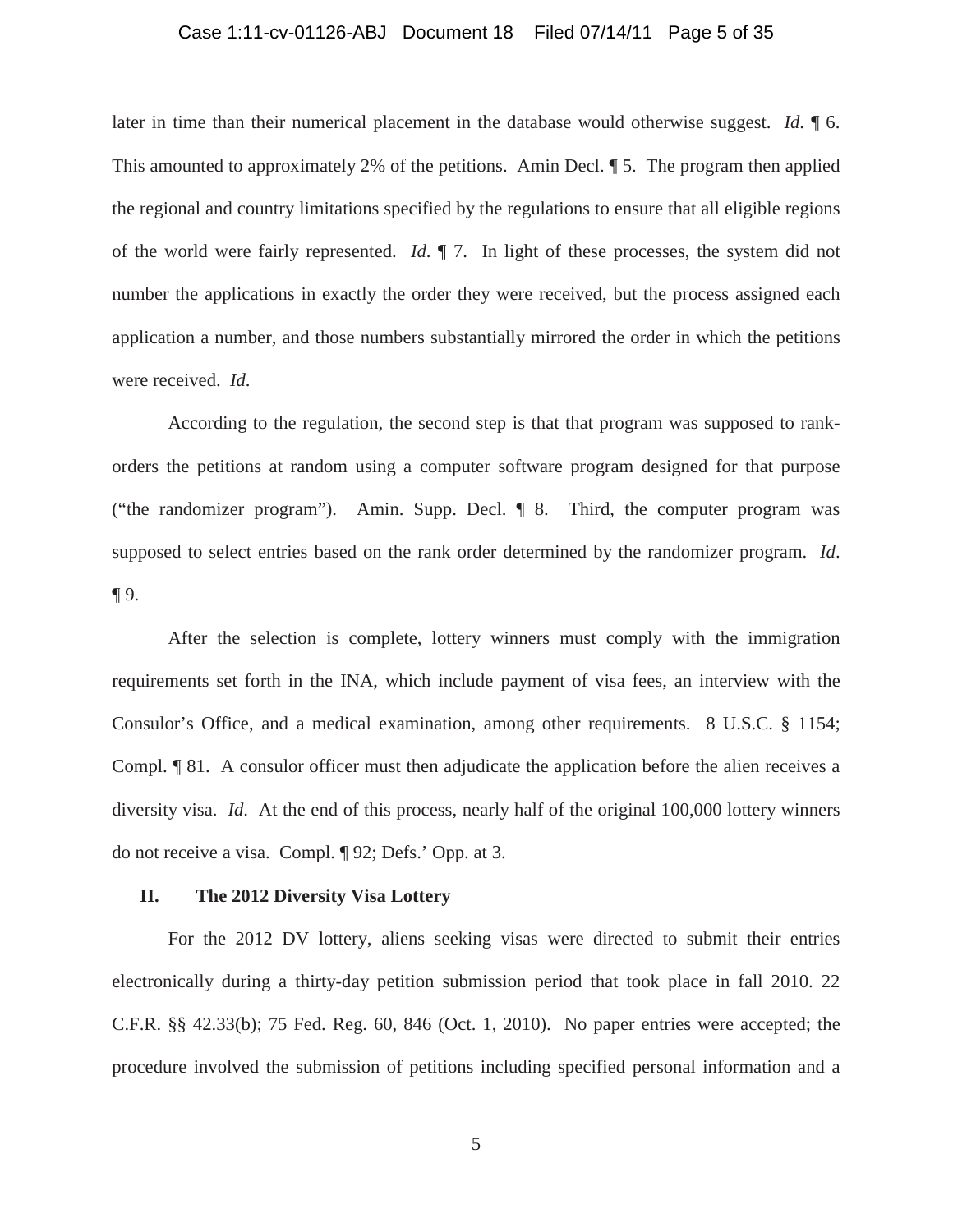# Case 1:11-cv-01126-ABJ Document 18 Filed 07/14/11 Page 6 of 35

digital photograph to a State Department website. *Id*. These entries make up the pool of applicants for the lottery, which is held in 2011.

The State Department used a new randomizer program for the 2012 DV lottery, which turned out to include an error in the process that "rendered the Randomizer Program ineffective." Amin Supp. Decl.  $\P$  10–11. Instead of directing the computer to select the winners as they had been re-ordered and randomized in step two, the computer simply selected the entries in the order in which they were originally numbered. *Id*. ¶ 11. Therefore, the majority of the winners, 98%, were applicants who submitted their entries on October 5 and 6 – the first two days of the submission period. *Id*: Amin Decl. **[9.** 3]

Each of the plaintiffs and proposed class members submitted an application to participate in the 2012 DV lottery. Compl.  $\parallel$  83.<sup>4</sup> Between May 1–5, 2011, plaintiffs visited the State Department website and learned that their applications had been selected as lottery winners. Compl. ¶ 84; *see, e.g.,* Decls. of Timilsina, Ibrahim, and Smirnov. The pleadings describe the actions plaintiffs took as a result of learning this information: some plaintiffs, for example, informed their children they would be moving to the United States, quit their jobs, turned down business opportunities, sold land to generate income for the immigration process, or married so that a significant other would be eligible to immigrate. Compl. ¶ 85; Decls. of Maamari and Glim.

<sup>3</sup> Because the database program did not store the petitions in the precise order in which they were received – saving some early entries in later sections of the database and vice versa – approximately 2% of the winners were entrants who submitted their forms later in the submissions period. Amin Supp. Decl.  $\P$  16. And not all of the petitions submitted on October 5 and 6 were selected because some were saved in different parts of the database and because of the regional and country limitations that were applied at the end of step one. *Id*. ¶ 7.

<sup>4</sup> The proposed plaintiff class consists of "[a]ll persons selected and notified of their selection in the DV-2012 Lottery during May 2011." Plaintiffs' Motion for Class Certification at 1. The parties estimate that approximately 22,000 individuals would be members of the proposed class. Amin. Decl. ¶ 11.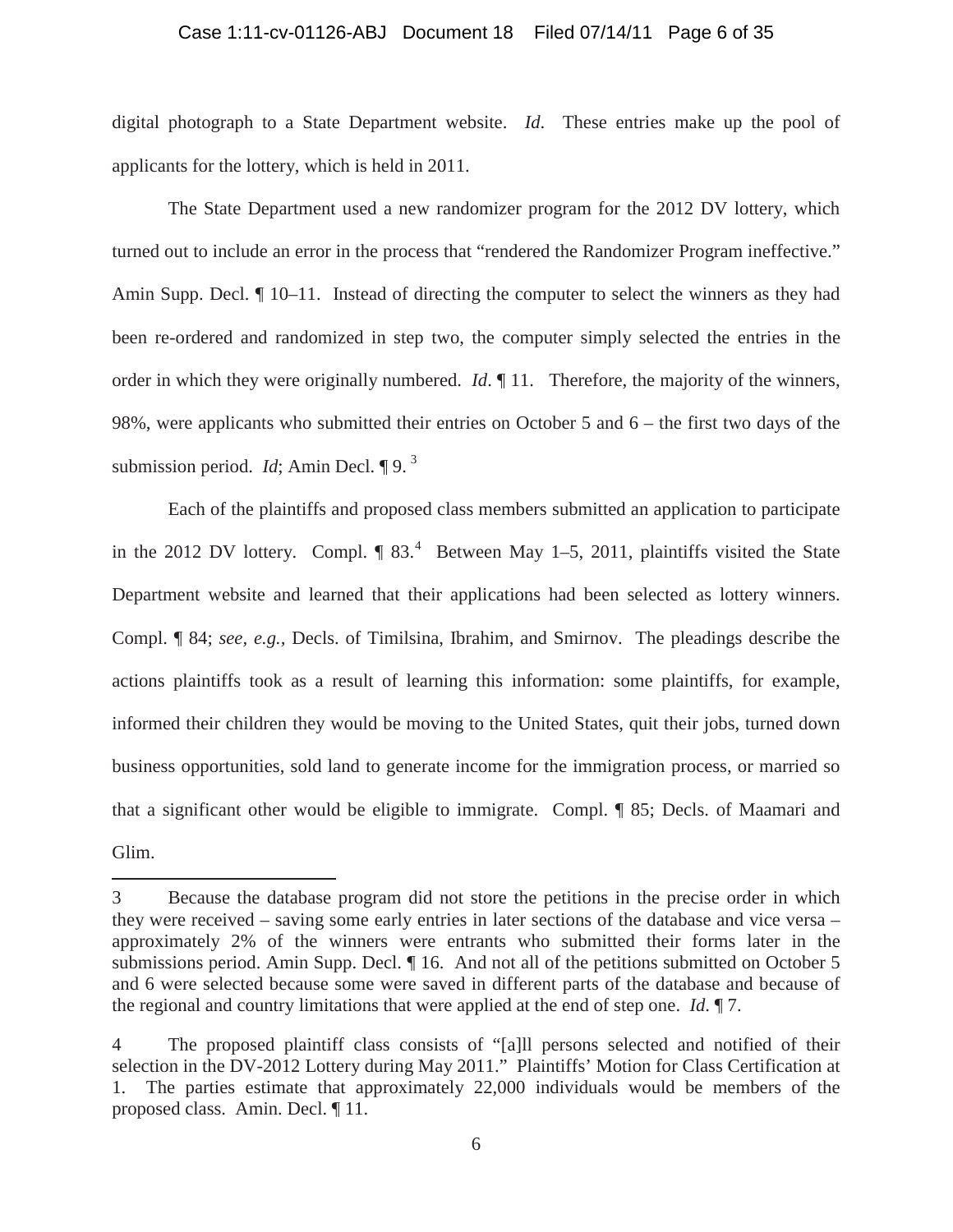# Case 1:11-cv-01126-ABJ Document 18 Filed 07/14/11 Page 7 of 35

Within a few days, the State Department learned through public comments that as a result of the previously unknown programming error, the vast majority of the winners had applied on October 5 and  $6.5$  Compl. at Ex. 2; Amin Decl.  $\P$  9. On May 5, 2011, the State Department cut off access to its website. Compl. ¶ 89; Defs.' Opp. at 6. During the time that the website was available, though, 1,962,931 petitioners viewed the results of the flawed lottery selection, and 22,316 of them learned they were "winners." Amin Decl. ¶ 11. The remaining 78,000 of the original winning entrants did not learn of the results. *See id*.

On May 13, 2011, defendant David Donahue, Deputy Assistant Secretary of State for Visa Services, publicly announced the error in the lottery. Compl. at Ex. 2. The State Department concluded that the skewed results were not "random" and thus violated the statutory requirement that the drawing be conducted randomly. *Id*. ("Regrettably, the results that were previously posted on this website are not valid . . . because they did not represent a fair, random selection of entrants as required by U.S. law.") On May 19, 2011, the State Department sent emails to all 2012 lottery participants informing them that the results had been invalidated and a new lottery would occur. *See e.g.,* Compl. at Ex. 3.

### **LEGAL FRAMEWORK**

### **I. Threshold Issues**

 $\overline{a}$ 

# A. Whether Plaintiffs Have Standing

Before addressing the merits of plaintiffs' claims, the Court will address whether plaintiffs have standing to bring the action at all. "A plaintiff's standing under Article III of the United States Constitution must be determined first in order to establish the jurisdiction of the Court to hear the case . . . [and it] focuses on the complaining party to determine whether the

<sup>5</sup> The remaining 2% were submitted later in the submission period but due to technical reasons were numbered as if they had been submitted on the first two days. Amin. Decl. ¶¶ 8–9.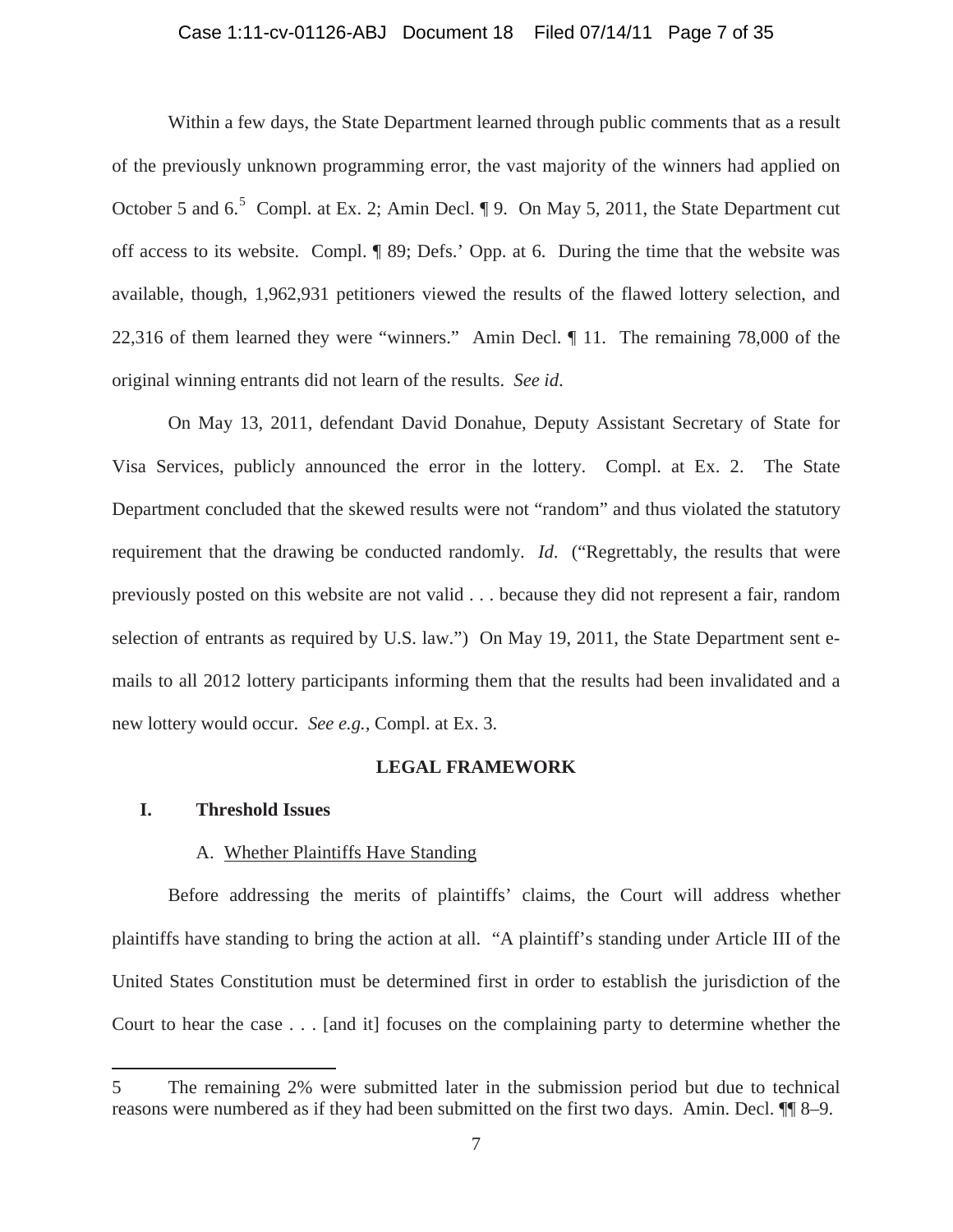# Case 1:11-cv-01126-ABJ Document 18 Filed 07/14/11 Page 8 of 35

litigant is entitled to have the court decide the merits of the dispute or of particular issues." *George v. Napolitano*, 693 F. Supp. 2d 125, 129 (D.D.C. 2010) (internal quotation marks and citations omitted). To establish Article III standing, plaintiffs must demonstrate that "(1) [they have] suffered an 'injury in fact' that is (a) concrete and particularized and (b) actual or imminent, not conjectural or hypothetical; (2) the injury is fairly traceable to the challenged action of the defendant; and (3) it is likely, as opposed to merely speculative, that the injury will be redressed by a favorable decision." *Id.* at 129–130, quoting *Friends of the Earth, Inc. v. Laidlaw Envt'l Servs.*, 528 U.S. 167, 180–81 (2000). "Lack of standing is a defect in subject matter jurisdiction." *Id.* at 128–29, citing *Haase v. Sessions*, 835 F.2d 902, 906 (D.C. Cir. 1987).

Plaintiffs contend that they have standing to press their claims because they were duly selected in the lottery and "they will lose a significant opportunity to receive an immigrant visa if the defendants are permitted not to process their immigrant visa petitions and/or treat them as void." Plaintiffs' Reply to Defendants' Mem. in Opp. to Plaintiff's App. for Prelim. Inj. ("Pls.' Reply") at 11. Defendants counter that because the diversity visa lottery did not comply with law, the lottery was void *ab initio* and could not confer any legally protectable interests in plaintiffs. Defs.' Opp. at 8. These arguments are two sides of the same coin, as both depend on a determination of whether the initial lottery was conducted in accordance with the law.

But that is the question to be answered on the merits. As the Seventh Circuit has observed, "it is necessary to distinguish between the court's power to adjudicate the petition and the court's authority to grant relief. *Ahmed v. Dept. of Homeland Security, et al*., 328 F.3d 383, 386 (7th Cir. 2003). "Only the former necessarily implicates the subject-matter jurisdiction of the court; the latter will depend on whether the statute on which the plaintiff is relying imposes a clear duty on the officer or employee of the United States." *Id*. In this Court's view, the first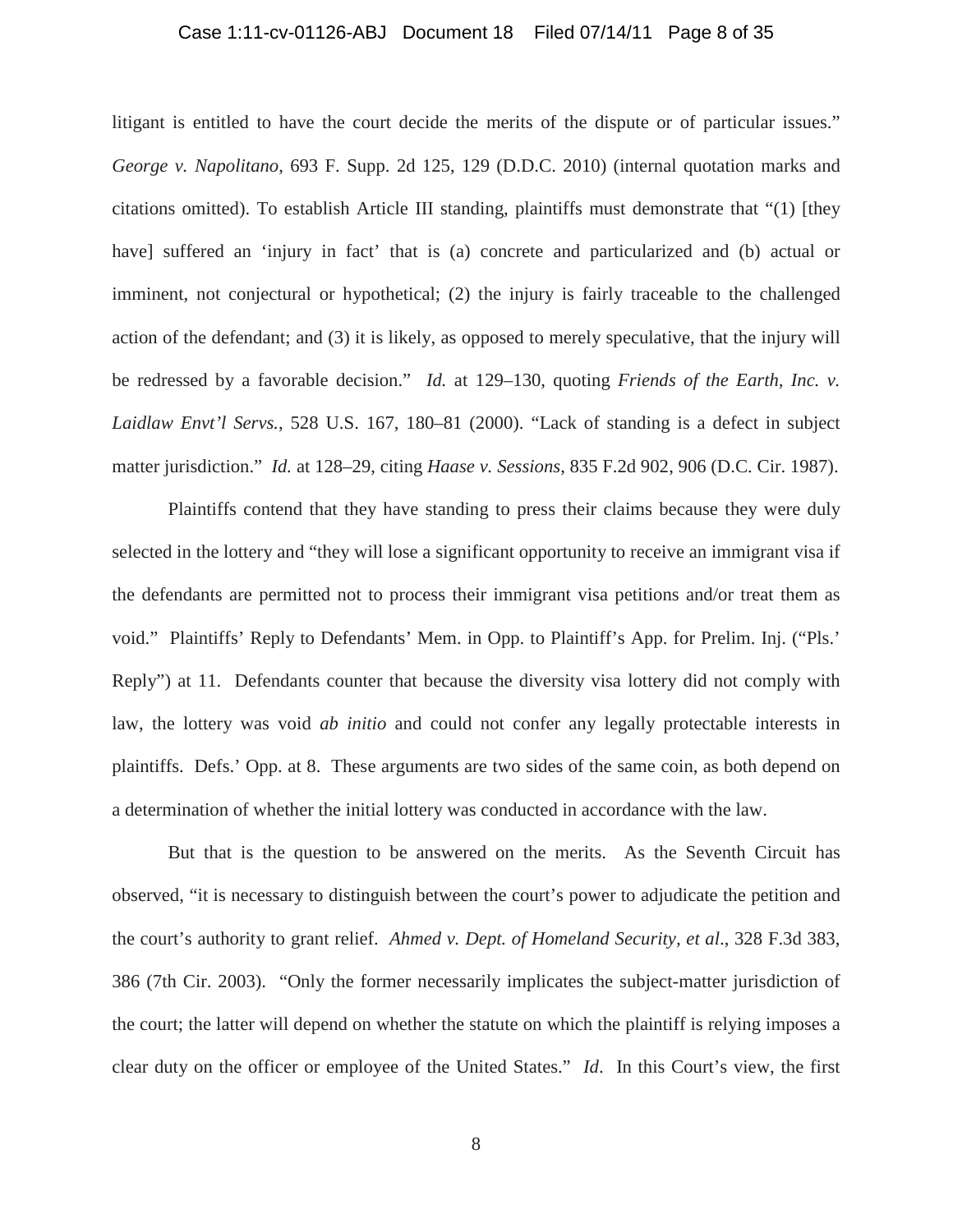## Case 1:11-cv-01126-ABJ Document 18 Filed 07/14/11 Page 9 of 35

question to be resolved is whether the "lost opportunity" of which plaintiffs complain is a sufficiently concrete and actual injury to give rise to standing to sue? While there is some force to defendants' arguments that it is not, the Court will assume that standing exists and proceed to the merits since there is some precedent for assuming jurisdiction over claims brought by wouldbe immigrants denied an opportunity to apply.

In *Jaimez-Revolla v. Beel*, 598 F.2d 243 (D.C. Cir. 1979), the D.C. Circuit found that even the denial of an application for *permission* to reapply for admission after deportation was enough to confer standing since the plaintiff was "arguably within the zone of interests to be protected or regulated by statute." *Id*. at 246 (citations and quotation marks omitted). The same reasoning would apply to the plaintiffs, who submitted entries pursuant to the diversity visa lottery that was created and is regulated by statute.

*Abboud v. INS*, 140 F.3d 843, 847 (9th Cir. 1998) (superseded in part on other grounds, 8 U.S.C. § 1154), involved a suit for declaratory and injunctive relief after the INS refused to consider a Petition to Classify Status of Alien Relative for Issuance of Immigrant Visa (Relative Petition), which had been filed by the plaintiff's father, separately from his Immigrant Application. The Ninth Circuit concluded that the plaintiff had suffered the necessary injury. *Id*. "Abboud lost a significant opportunity to receive an immigrant visa when the INS denied the Relative Position. This lost opportunity represents a concrete injury to Abboud that is traceable to the INS's conduct and remediable by a favorable decision in this case." *Id*.

Similarly, the Seventh Circuit in *Ahmed* affirmed the district court's denial of a mandamus petition by a lottery winner but it made it clear that it did not base its decision on a lack of standing. 328 F.3d at 384. The court did not specifically address whether the lost chance to apply was an injury in fact, but it noted that the claim was "plausible enough" for jurisdiction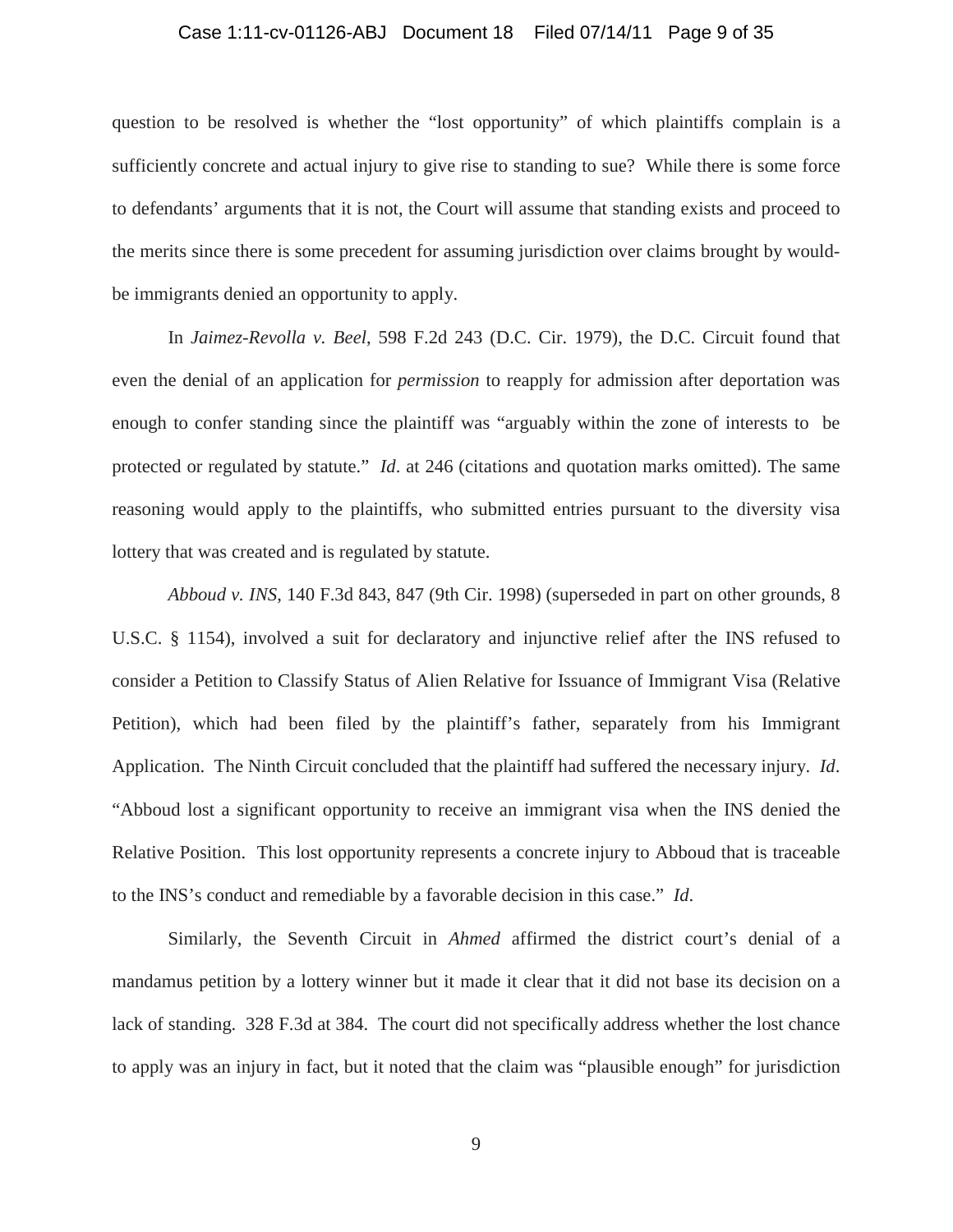# Case 1:11-cv-01126-ABJ Document 18 Filed 07/14/11 Page 10 of 35

to exist. *Id*. at 387*; see also Coraggioso v. Ashcroft*, 355 F.3d 730, 733–34 (3d Cir. 2004); *Iddir v. INS*, 301 F.3d 492, 496–98 (7th Cir. 2002); *Keli v. Rice*, 571 F. Supp. 2d 127, 130–31 (D.D.C. 2008); *Gebre v. Rice*, 462 F. Supp. 2d 186, 187–89 (D. Mass. 2006); *Basova v. Ashcroft*, 373 F. Supp. 2d 192 (E.D.N.Y. 2005) (vacated on other grounds, 383 F. Supp. 2d 390 (E.D.N.Y. 2005). *See also Mulligan v. Schultz,* 848 F.2d 655, 657 (1988) (finding that the doctrine of "consular nonreviewability" did not deprive district court of subject matter jurisdiction over aliens' action challenging consular officers' decision not to accept their applications for immigrant visas).

Finally, while there is case law suggesting that aliens outside the United States do not have standing to challenge immigration decisions, *see Chinese Am. Civic Council v. Attorney Gen. of the United States*, 566 F.2d 321, 324 (D.C. Cir. 1977), at least some of the plaintiffs reside within the United States. *See, e.g.,* Decls. of Smirnov, Zafirova, Kamil Amin, Timilsina, and Nikolic. Taken together, these authorities persuade the Court that it is appropriate to assume standing for the purpose of adjudicating the claims on their merits.

To be clear, this determination is not based on plaintiffs' claimed loss of the right to immigrate. The notification of the lottery selection did not confer any right to immigrate – it simply conferred the right to apply for a visa. *See* Compl. at Ex. 1 ("Selection does not guarantee that you will receive a visa . . . ."). Plaintiffs complain about the delay caused by the rescission and identify what they fear will be an insufficient amount of time for the Department to approve the visa applications before they expire as an injury that confers standing. Pls.' Memo at 17–19. But as defendants state, "[p]laintiffs have no way of knowing what resources the State Department and USCIS will allocate to processing DV applications," Defs.' Opp. at 10. They do not know now whether the applications will receive timely consideration or not. Thus, this alleged injury is purely conjectural and does not support standing. Moreover, even if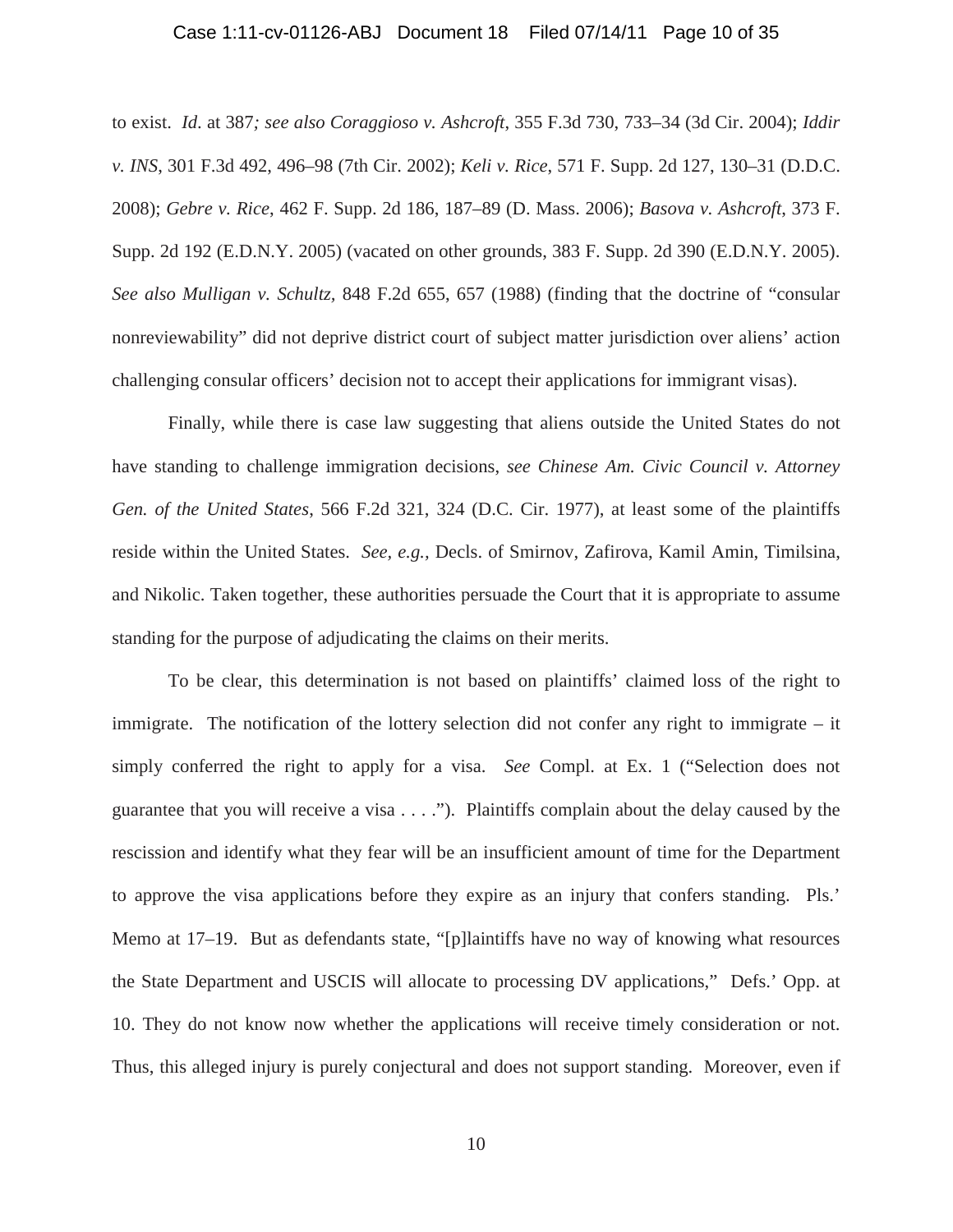## Case 1:11-cv-01126-ABJ Document 18 Filed 07/14/11 Page 11 of 35

the dwindling expiration period could be deemed an injury, an injunction could not provide a remedy because there is no way to recover the lost processing time.

Plaintiffs further claim that voiding the lottery results harmed them because winning the lottery revealed their "intent to immigrate," which may cause them to lose visitors' privileges. Pls.' Memo. at 20–21. This is also not an actual injury. Under the agency's regulations, the plaintiffs demonstrated their immigrant intent when they entered the lottery, and there is nothing about the fortuity of their lottery victory that changed their legal position in that regard. *See* 22 C.F.R. § 42.33. Furthermore, the State Department has assured the Court and the plaintiffs that their temporary notoriety as lottery winners will not inure to their detriment in future matters concerning their status. Tr. at 44. Instead, the Court's decision to hear the claims is based upon the plaintiffs' lost opportunity to have their visa applications – some of which have already been submitted – fully processed and considered.

### **B. Whether Plaintiffs' Claims are Ripe**

Under the Administrative Procedure Act ("APA"), agency action is ripe for judicial review when "there is no other adequate remedy in a court." 5 U.S.C. § 704. To be final agency action, the action must: (1) "mark the 'consummation' of the agency's decisionmaking process . . . it must not be of a merely tentative or interlocutory nature;" and (2) "be one by which 'rights or obligations have been determined,' or from which 'legal consequences will flow.'" *Barrick Goldstrike Mines Inc. v. Browner*, 215 F.3d 45, 48 (D.C. Cir. 2000), quoting *Chicago & Southern Air Lines, Inc. v. Waterman S.S. Corp.*, 333 U.S. 103, 113 (1948).

Defendants contend that the lawsuit is not ripe because there has been no final agency action. Defs.' Opp. at 13–15. Under their theory, the first lottery was a nullity, so the "consummation" of the lottery will not occur until the State Department completes the second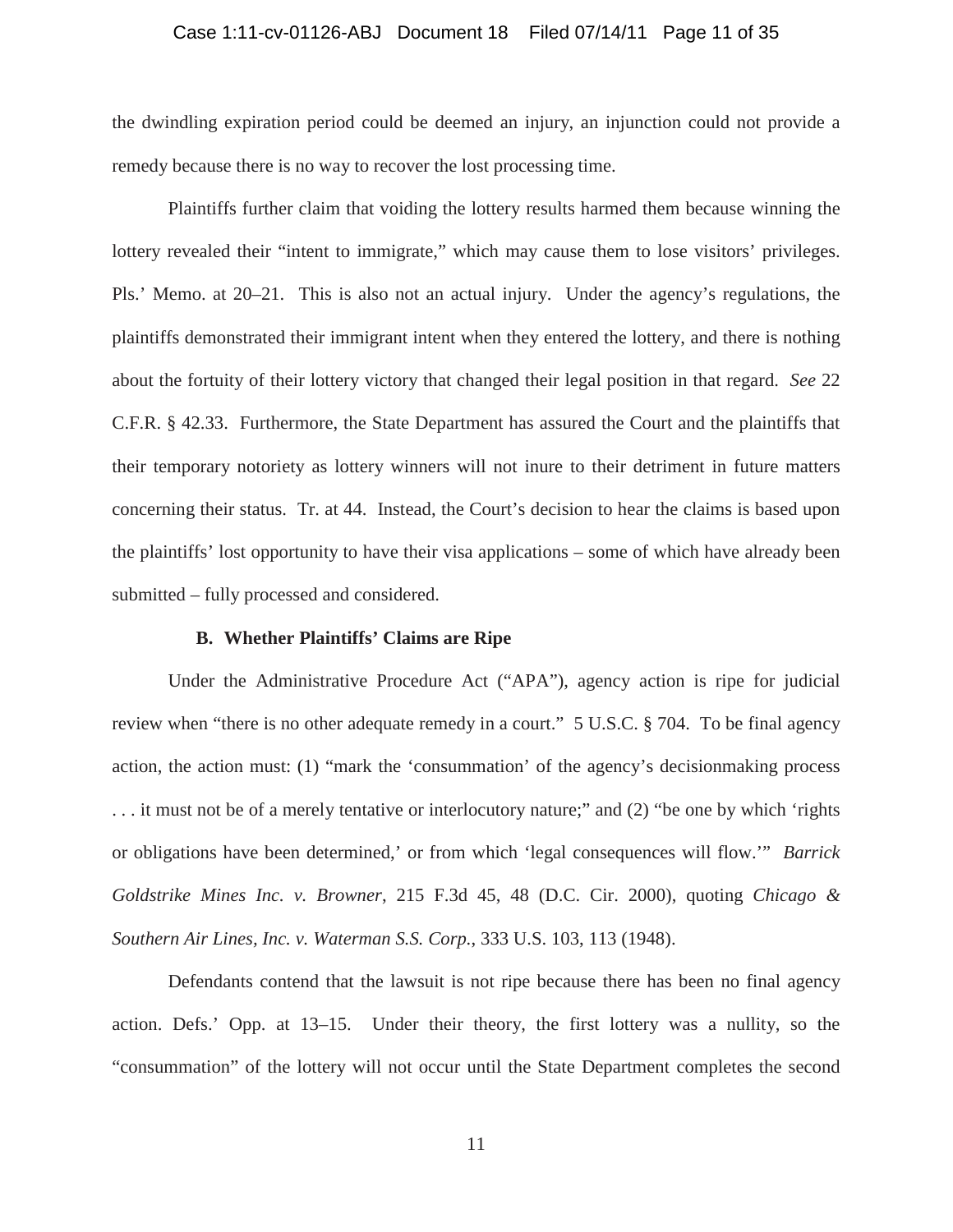## Case 1:11-cv-01126-ABJ Document 18 Filed 07/14/11 Page 12 of 35

one in accordance with law. *Id*. at 15. The Department also contends that any notification to the plaintiffs had no legal effect or consequence because it was the result of the invalid selection process. *Id*. As with standing, then, defendants' arguments on the threshold question of ripeness depend upon the strength of their position on the merits.

Defendants' stronger argument regarding ripeness was discussed at the hearing. Tr. at 25, 46. There, defendants' counsel agreed with the Court that since plaintiffs will be reenrolled in the second lottery, which has not yet occurred, they do not know whether or not they will be selected as winners. Tr. at 46. If any plaintiffs win the lottery a second time, their claims would be moot. *Id*. But, as plaintiffs point out, the chances of being reselected in a second lottery are extremely low – according to plaintiffs, approximately two-thirds of one percent. Tr. at 25.

What neither party addressed in their pleadings on this issue is the fact that some of the plaintiffs who were notified of their winning status promptly took steps to apply for a visa, including paying fees and submitting visa applications, before the Department announced that the lottery had been cancelled. Pls.' Memo at 6. Subsequently, the Department indicated that these pending applications will not be processed further. Compl. at Ex. 3. In the Court's view, this decision to take no further action on, and in effect, to conclude consideration of, pending applications constitutes final agency action with respect to at least those plaintiffs who submitted applications. It is a decision with legal effect or consequence. Because there is a ripe cause of action for at least some of the plaintiffs, the Court will proceed to the merits of the controversy.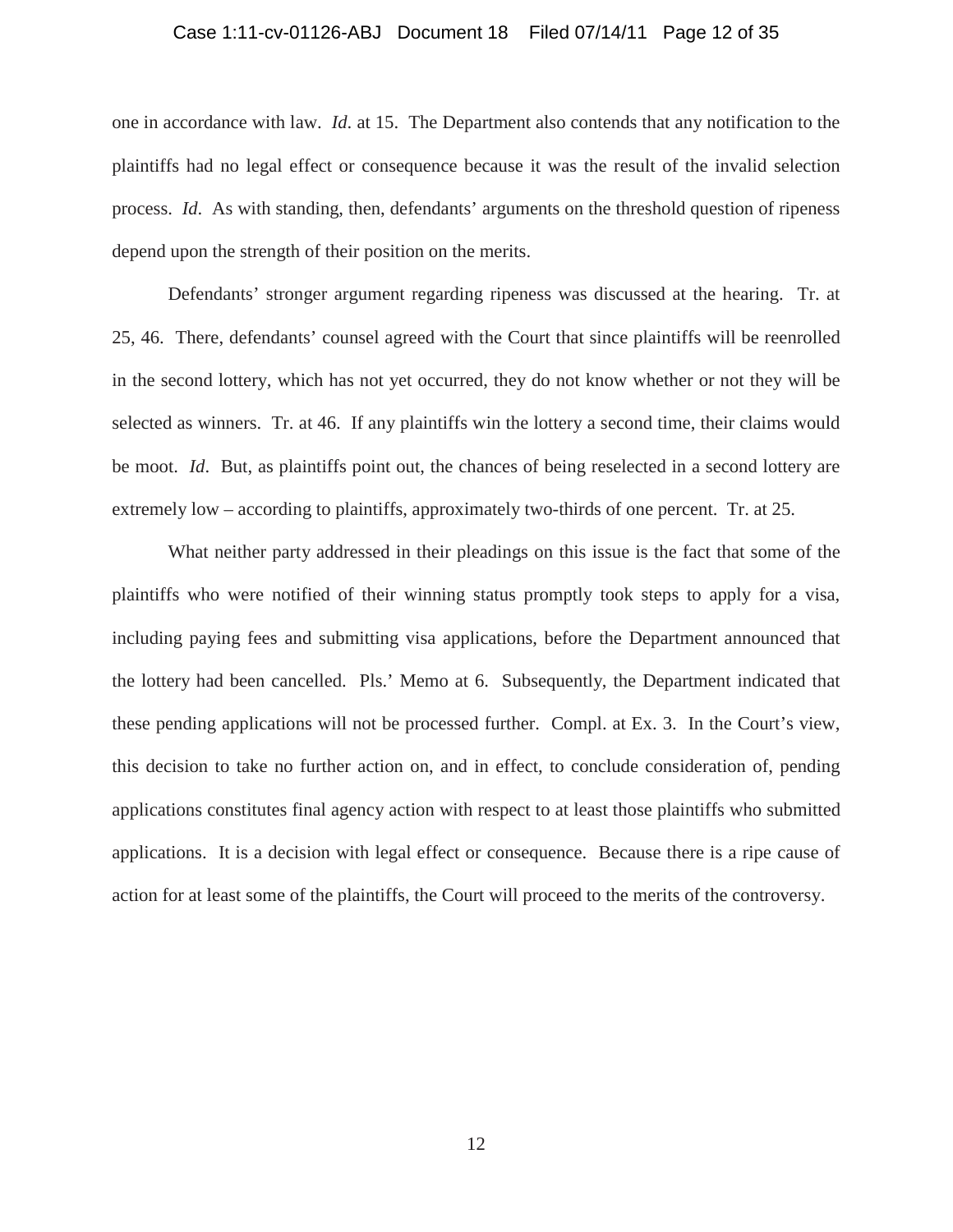# **II. The Claims for Relief in the Complaint**

Plaintiffs assert the following claims for relief in their complaint:

# A. The Mandamus Act and Declaratory Judgment Act

In Count I, plaintiffs seek mandamus and declaratory relief requiring the Department of State to treat their lottery petitions as approved and to process their visa applications in accordance with the statute and the regulations. Compl. ¶¶ 113–118.

A writ of mandamus is available only when (1) the plaintiff has a clear right to relief; (2) the defendant has a clear duty to act; and (3) there is no other adequate remedy available to plaintiff. *Banks v. Office of Senate Sergeant-at-Arms*, 471 F.3d 1341, 1350 (D.C. Cir. 2006), quoting *Power v. Barnhart*, 292 F.3d 781, 784 (D.C. Cir. 2002).

The Declaratory Judgment Act allows a federal court to "declare the rights and other legal relations of any interested party seeking such declaration." 28 U.S.C. § 2201(a). The statute is a not "an independent source of federal jurisdiction." *C & E Servs., Inc. of Wash. v. D.C. Water & Sewer Auth.*, 310 F.3d 197, 201 (D.C. Cir. 2002) (quotations and citations omitted). Rather, the statute merely creates a remedy in cases otherwise within the Court's jurisdiction. *Id*.

# B. Statute and Regulations Establishing the Diversity Visa Program

Count II asserts a separate cause of action under the statute and regulations that establish the diversity visa program: 8 U.S.C. § 1153 and 22 C.F.R. § 42.33. Compl. ¶¶ 119–120. Plaintiffs ask the Court to find that the agency's cancellation of the first lottery violated the statute and the regulations since they do not include an explicit provision permitting rescission. Since the plaintiffs do not provide any authority for the proposition that the statute creates a private cause of action, and defendant does not address this issue, the Court will construe Count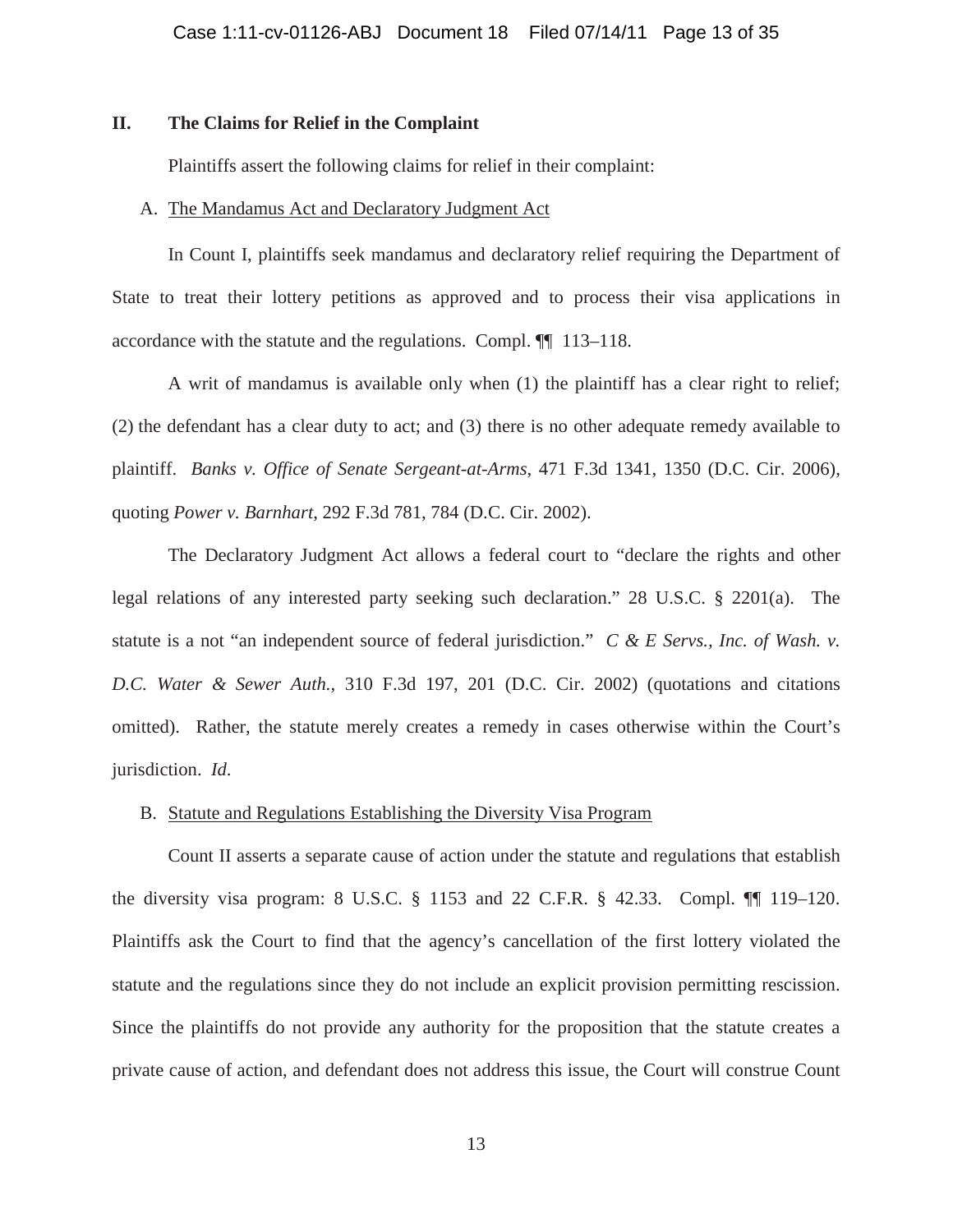## Case 1:11-cv-01126-ABJ Document 18 Filed 07/14/11 Page 14 of 35

II as part of plaintiffs' fourth claim under the Administrative Procedure Act that the agency's action was not in accordance with law.

# C. Administrative Procedure Act

Counts III and IV assert violations of the APA on three grounds. 5 U.S.C. § 706 *et seq*. Plaintiffs ask the Court to "hold unlawful and set aside" the State Department's actions because they are (1) "arbitrary, capricious, an abuse of discretion, or otherwise not in accordance with the law;" (2) "contrary to constitutional right, power, privilege, or immunity;" and (3) "without observance of procedure required by law." *Id*. §§ 706(2)(A)–(D). Plaintiffs ask this Court to hold that the State Department's decision to void the first lottery was arbitrary and capricious, and that the agency will exceed its statutory and regulatory authority if it conducts a second drawing for DV-2012. Compl. ¶¶ 125–126.

The APA establishes the scope of judicial review of agency action. *See Vermont Yankee Nuclear Power Corp. v. Natural Res. Def. Council, Inc*., 435 U.S. 519, 545–549 (1978). The standard of review under the APA is quite narrow.

The Court's analysis of the agency's interpretation of the statute in this case is governed by *Chevron U.S.A. Inc. v. Natural Res. Def. Council, Inc*., 467 U.S. 837 (1984). *Chevron* requires the Court to conduct a two-step analysis. First, the Court must determine "whether Congress has directly spoken to the precise question of at issue." *Id*. at 842. Courts "use 'traditional tools of statutory construction' to determine whether Congress has unambiguously expressed its intent," *Serano Labs., Inc., v. Shalala*, 158 F.3d 1313, 1319 (D.C. Cir. 1998), including an examination of the statute's text, structure, purpose and legislative history. *Bell Atlantic Tel. Co. v. FCC*, 131 F.3d 1044, 1047 (D.C. Cir. 1997). If the Court concludes that the statute is either silent or ambiguous, the second step of the Court's review process is to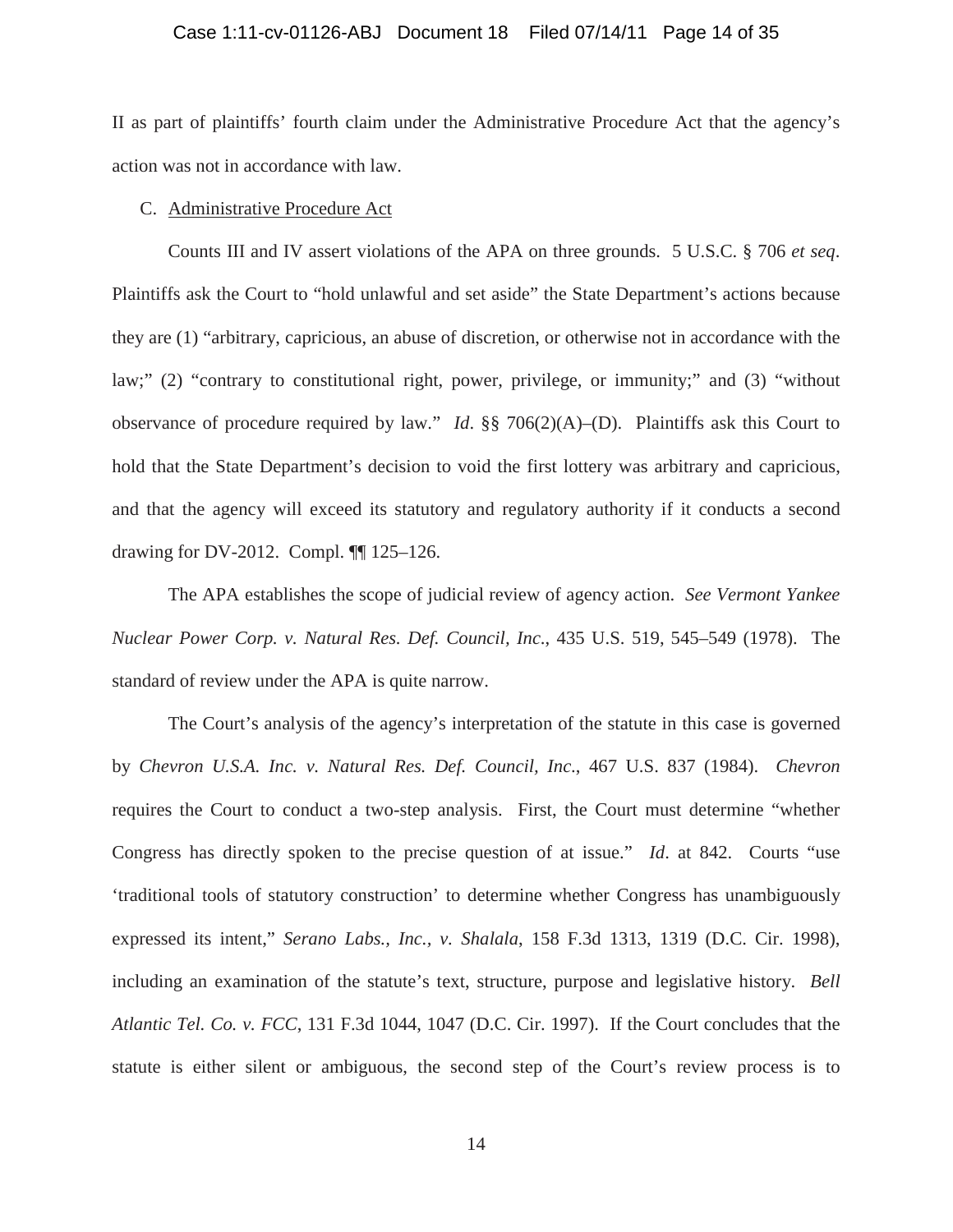# Case 1:11-cv-01126-ABJ Document 18 Filed 07/14/11 Page 15 of 35

determine whether the interpretation proffered by the agency is "based on a permissible construction of the statute." *Chevron*, 467 U.S. at 843.

It is true, as plaintiffs point out, that the Supreme Court has "insist[ed] that an agency examine the relevant data and articulate a satisfactory explanation for its action." *F.C.C. v. Fox Television Stations, Inc.*, 129 S. Ct. 1800, 1810 (2009) (internal quotation marks omitted), quoting *Motor Vehicle Mfrs. Assn. of United States, Inc. v. State Farm Mut. Auto. Ins. Co.*, 463 U.S. 29, 43 (1983). But in making such a determination, "considerable weight" is generally accorded to "an executive department's construction of a statutory scheme it is entrusted to administer[.]" *Chevron*, 467 U.S. at 844. Indeed, "under *Chevron*, courts are bound to uphold an agency interpretation as long as it is reasonable – regardless of whether there may be other reasonable or, even more reasonable, views." *Serano*, 158 F.3d at 1321. And the Court must defer to an agency's reading of its own regulations unless it is "plainly erroneous or inconsistent with the regulation." *Id.* at 1320 (internal quotation marks omitted).

#### D. Due Process Clause of the U.S. Constitution

Count V alleges that the State Department's decision to void the results of the DV lottery violates the Due Process Clause of the U.S. Constitution. To succeed on a due process claim, a plaintiff must show that there was a cognizable liberty or property interest at stake. *Mathews v. Eldridge*, 424 U.S. 319, 332 (1976). Courts have determined that there is no property right in an immigrant visa. *See United State ex rel. Knauff v. Shaughnessy*, 338 U.S. 537, 542 (1950) ("[A]n alien who seeks admission to this country may not do so under any claim of right.... [It] is a privilege granted by the sovereign United States Government."). Nor do aliens also have a constitutionally-protected interest in the procedures by which such visas are obtained. *Legal Assistance for Vietnamese Asylum Seekers v. Dep't of State, Bureau of Consular Affairs*, 104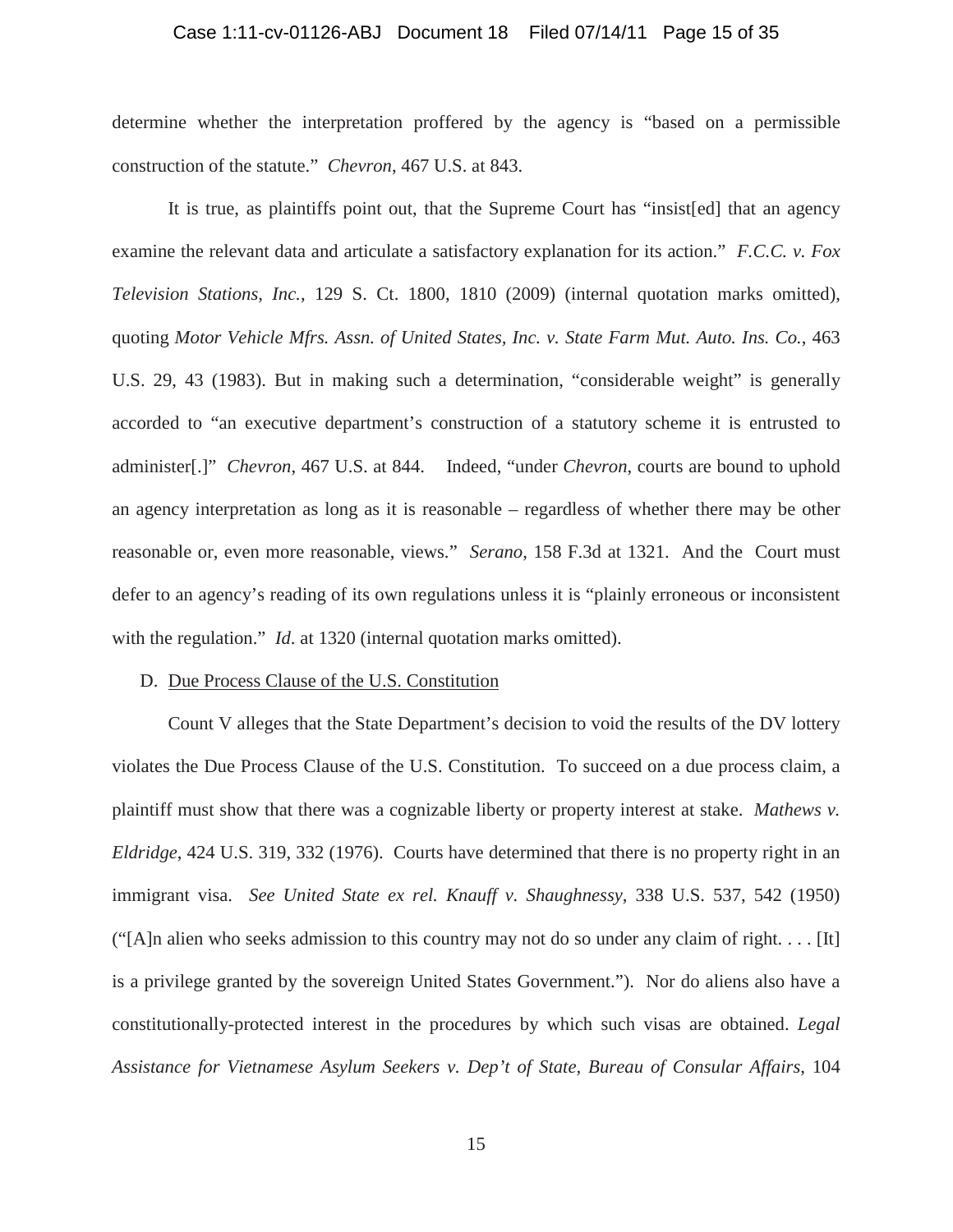F.3d 1349, 1353 (D.C. Cir. 1997). Because plaintiffs withdrew their due process claim at the hearing on July 12, 2011, *see* Tr. at 27, the Court will not address Count V further.<sup>6</sup>

# E. Injunctive Relief

 $\overline{a}$ 

Count VI seeks a permanent injunction but fails to identify the precise nature of the injunctive relief that is sought. Compl.  $\P\P$  135–138.<sup>7</sup> The standard for granting a permanent injunction is much like the standard for a preliminary injunction, and the Court is required to consider four factors: (1) success on the merits; (2) whether the movant will suffer irreparable injury absent an injunction; (3) the balance of hardships between the parties; and (4) whether the public interest supports granting the requested injunction. *See Nichols v. Truscott*, 424 F. Supp. 2d 124, 143 (D.D.C. 2006). Unlike a preliminary injunction, actual success on the merits is required to obtain permanent injunctive relief. *Id*. Thus, plaintiffs' fifth claim for relief is entirely dependent upon the other claims.

### **ANALYSIS**

In their claims seeking a declaratory judgment, mandamus, and injunctive relief, as well as their APA claims in Count IV, plaintiffs ask the Court to order the Department to recognize their lottery victory and to process their visa applications. In other words, they assert that the law *requires* the Department to honor the May lottery results. As plaintiffs agreed at the hearing on July 12, any authority to order the Department to act could only arise from a lottery that was conducted in accordance with law. Tr. at 14.

<sup>6</sup> Plaintiffs' decision to concede their constitutional argument would also eliminate the third ground for relief under the APA.

<sup>7</sup> Plaintiffs alternatively ask the Court to order the Department to select no more than 78,000 additional names in the second lottery, Pls.' Memo. at 26, propose that the Department approve 122,000 petitions this year (adding the plaintiffs to the winners of the second lottery), Compl. ¶ 92, and seek to restrain the Department from holding a new lottery altogether. Compl. at 44 (prayer for relief).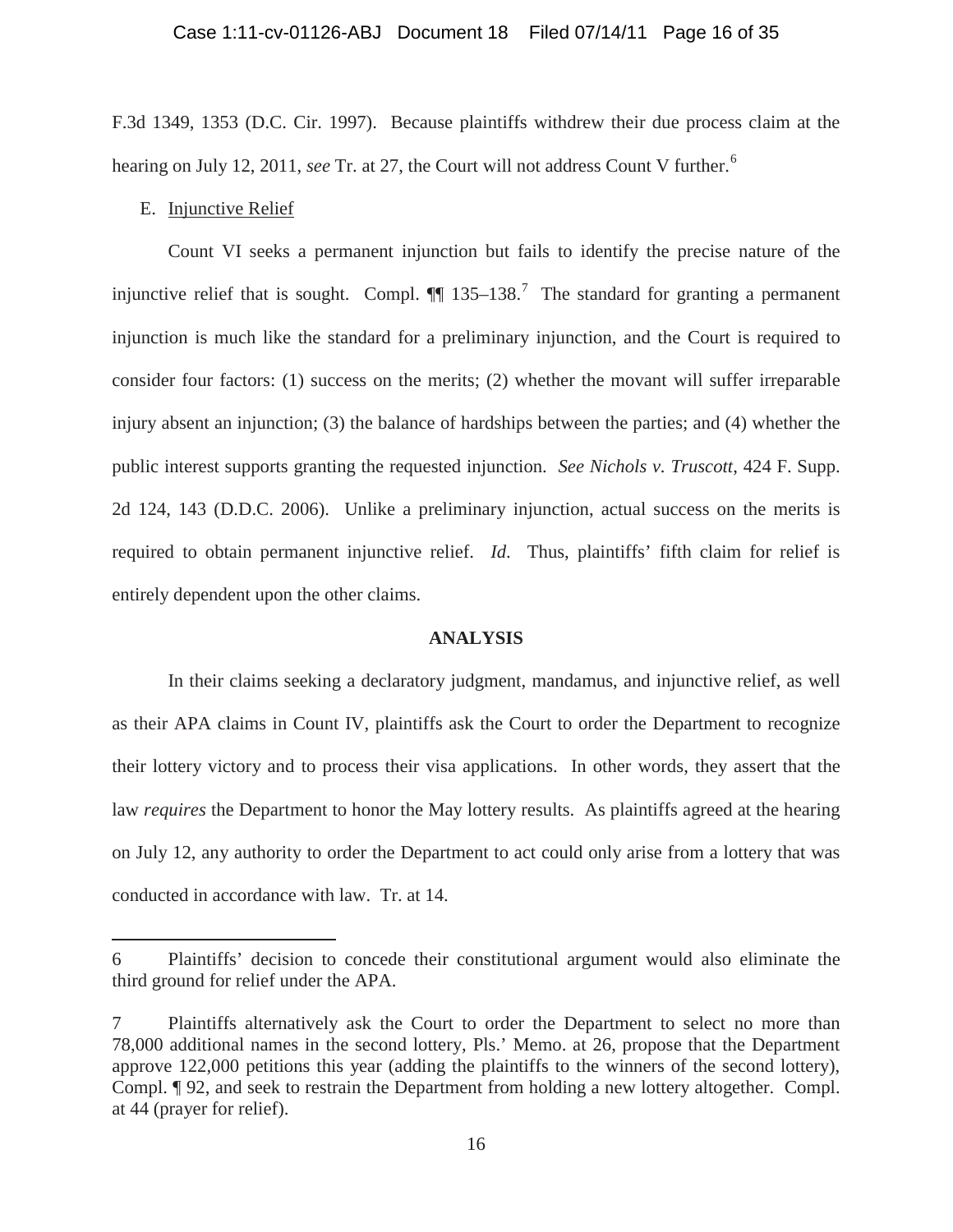# Case 1:11-cv-01126-ABJ Document 18 Filed 07/14/11 Page 17 of 35

In the claim they seek to bring under the statute (Count II)*,* the injunction action, and the APA claims in Count III, plaintiffs assert that the law does not permit the Department to rescind the original results and conduct a new lottery, or at least, that it does not permit the Department to redo the lottery in a manner that would not include them among the winners.

Given the substantial overlap among the various claims, the Court will address these two legal issues that underlie all of them: first, was the original lottery conducted in accordance with law? If not, plaintiffs are not entitled to mandamus, declaratory, or injunctive relief. And second, can the State Department legally start over? If so, the APA claims and the remainder of plaintiffs' claim for injunctive relief must be denied. The Court concludes that since the original lottery did not comply with the statutory and regulatory requirements, it cannot order the Department to process the original winners' applications. It further concludes that the Department's decision to conduct a second lottery in compliance with law was neither arbitrary nor capricious, and that it was based on a reasonable interpretation of the statute and the agency regulations. Therefore, the second lottery may proceed as planned.

#### **I. Was the Original Lottery Conducted in Accordance with the Law?**

The Court finds that the May lottery did not comport with either the statute or the regulations. The statute provides:

Immigrant visa numbers made available under subsection (c) of this statute (relating to diversity immigrants) shall be issued to eligible immigrants strictly in a random order established by the Secretary of State for the fiscal year involved.

8 U.S.C. §1153(c). Thus, the requirement that the State Department issue diversity visa numbers "in a random order" is mandatory ("shall"). And Congress underscored that it was insisting upon random selection when it chose to modify the term with the word "strictly."

17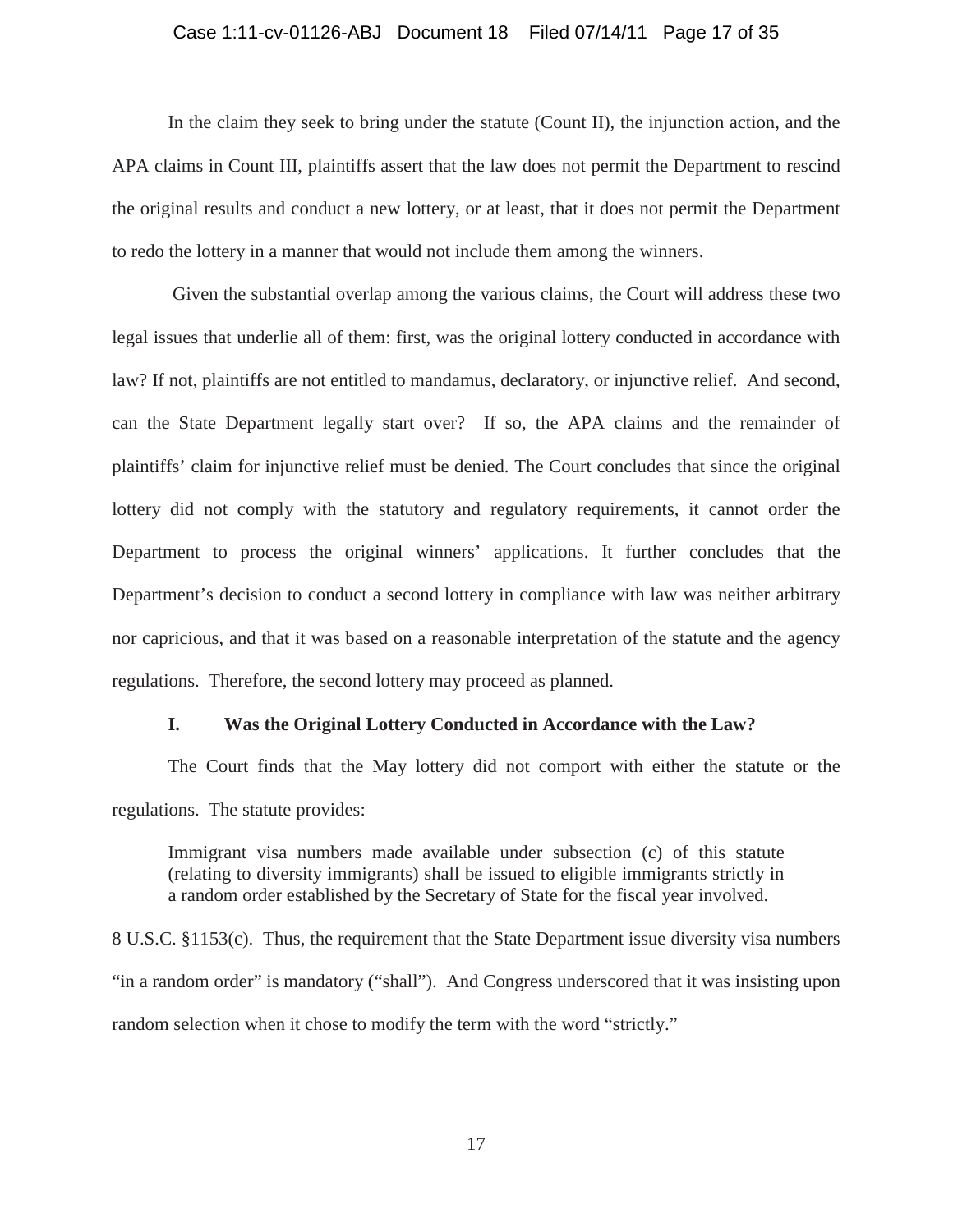# Case 1:11-cv-01126-ABJ Document 18 Filed 07/14/11 Page 18 of 35

The May lottery did not approve the petitions in a strictly random order. In fact, it did not approve them in a random order at all. Plaintiffs' attempts to characterize the results of the flawed process as random make a hash of the statute and defy common sense.

Plaintiffs argue that their selection was random if one employs "a straightforward dictionary definition." Compl. ¶ 10. They cite an online dictionary ("Merriam-Webster defines 'at random' or 'random' as 'without definite aim, direction, rule or method.'), Compl. ¶ 105, and they provide the Court with an Oxford English Dictionary definition: "having no definite aim or purpose; not sent or guided in a particular direction; made, done, occurring, etc. without method or conscious choice, haphazard." *Id.,* citing http://en.wikipedia.org/wiki/Randomness. But Congress was not using the term in casual conversation. The statutory provision was written to govern a complex numerical selection process – the manner in which a small group of petitioners would be selected from a pool of millions in a computerized drawing of international significance – and so in that context, the term can only be interpreted in the sense of a technical process.

This conclusion is bolstered by the fact that the word random is not used in isolation, but it is part of the phrase "random *order*," a term used in probability and statistics and computer science. 8 U.S.C. §1153(c). The statute is not satisfied by a result that can ultimately be characterized as random; rather, it calls for a process – the random re-ordering of the data.

The Department's chief information officer to consular affairs and director of consular systems and technology defines it this way:

[A] random sequence is one in which the numbers in the sequence are generated as if they were independent draws from a well-mixed vessel where each number is represented once in the vessel. This random process embodies qualities of unpredictability and equal probability. In other words, the 'random' rankordering of a list is a term of art that requires specialized software that generates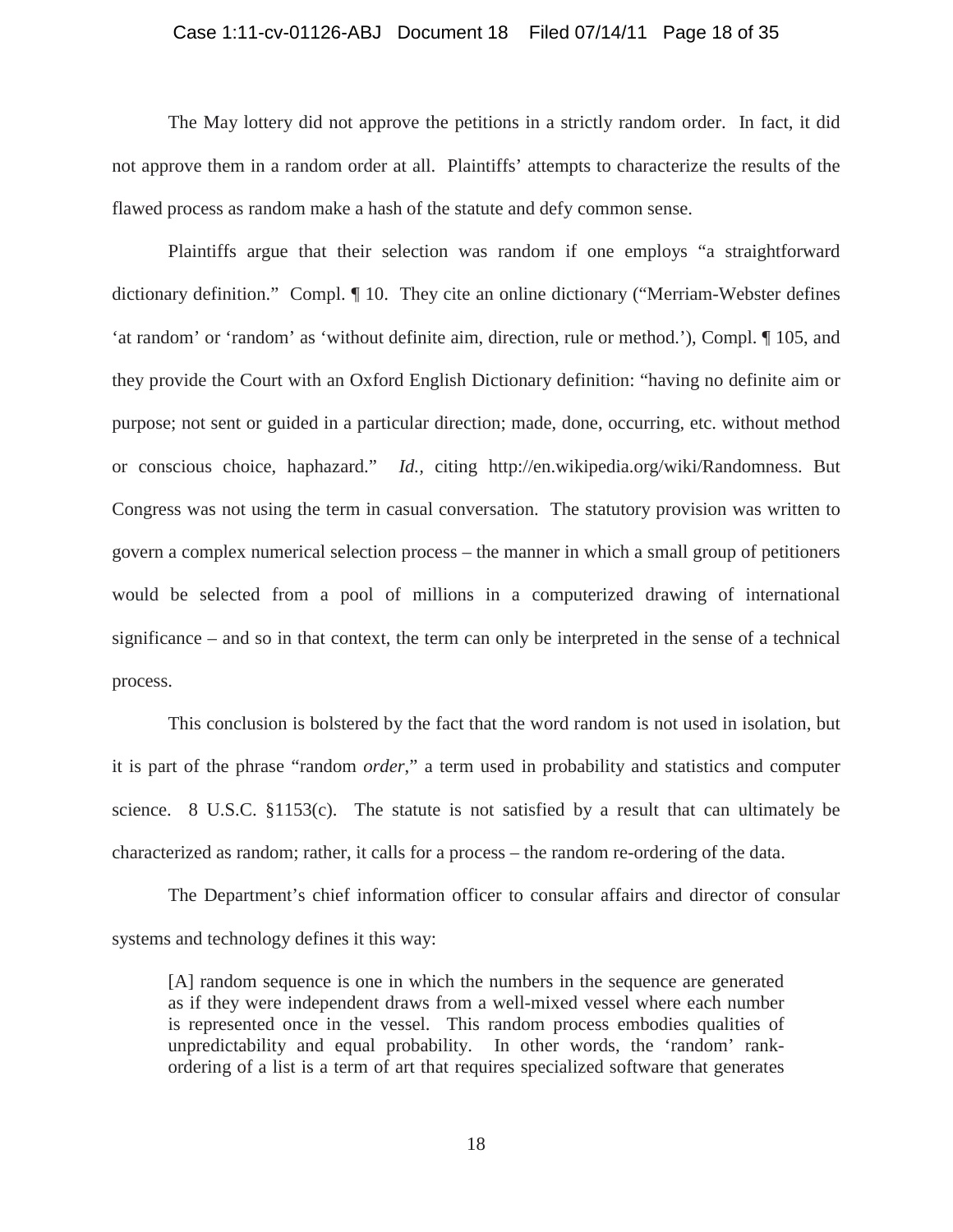numbers that are mathematically proven to be without any definite aim, direction, rule or method. Amin. Supp. Decl. ¶ 12.

Also, in the statute, "random" is preceded by the word "strictly." According to the Oxford English Dictionary, "strictly" means: "rigorously, stringently; with insistence on exact performance, execution, or obedience," or "with rigid or exact adherence to a plan, regulation, etc."<sup>8</sup> Since the Court is required to give equal meaning to all of the words in the statute, *see Negonsott v. Samuels*, 507 U.S. 99, 106 (1993), it cannot find that Congress directed the Secretary of State to select visa lottery winners in a manner that was "strictly haphazard" or "strictly without purpose." Rather, the Court concludes that Congress plainly intended "strictly random" to call for rigid adherence to the statistical definition: "governed by or involving equal chances for each of the actual or hypothetical members of a population."<sup>9</sup> This is the principle that accords legitimacy and fairness to any lottery.<sup>10</sup> Since here, the overwhelming majority of the petitioners did not have any chance of being selected, the process was not random.

<sup>8</sup> *See also http://www.merriam-webster.com/dictionary/strictly* ("stringent in requirement or control" or "rigorously conforming to principle or a norm or condition."

<sup>9</sup> *See, e.g.,* Oxford English Dictionary Vol. 13 at 168 (2d ed. 1989) ("1938 *Jrnl. R. Statist. Soc.* CI 147 In colloquial speech the word 'random' is applied to any method of choice which lacks aim or purpose; and this usage is also found in certain sciences. In statistics, however, the word has a somewhat different and more definite significance, closely related to probability . . . 1975 R.B. Ellis *Statistical inference* ii. 17 What counts is making sure that the sample really is random, that at any time any item in the population has as much chance of being chosen as any other item in the population.") *See also* Webster's Third New Int'l Dictionary 1880 (3d ed. unabridged 1981) (defining "random" as "involving or resulting from randomization" or "having the same probability of occurring as every other member of a set").

<sup>10</sup> This is how the agency interpreted the law and it is specifically what individuals who submitted entries to the visa lottery were assured would take place. The Notice placed in the Federal Register by the State Department promised: "All entries received during the registration period will have an equal chance of being selected within each region." 75 Fed. Reg. 60846-02, 60851 (Oct. 1, 2010).

And plaintiffs' own exhibits reflect that there were people who understood the term in the statistical sense at the time. *See, e.g.,* Compl. at Ex. 4, 5/17/2011 Letter from Kenneth White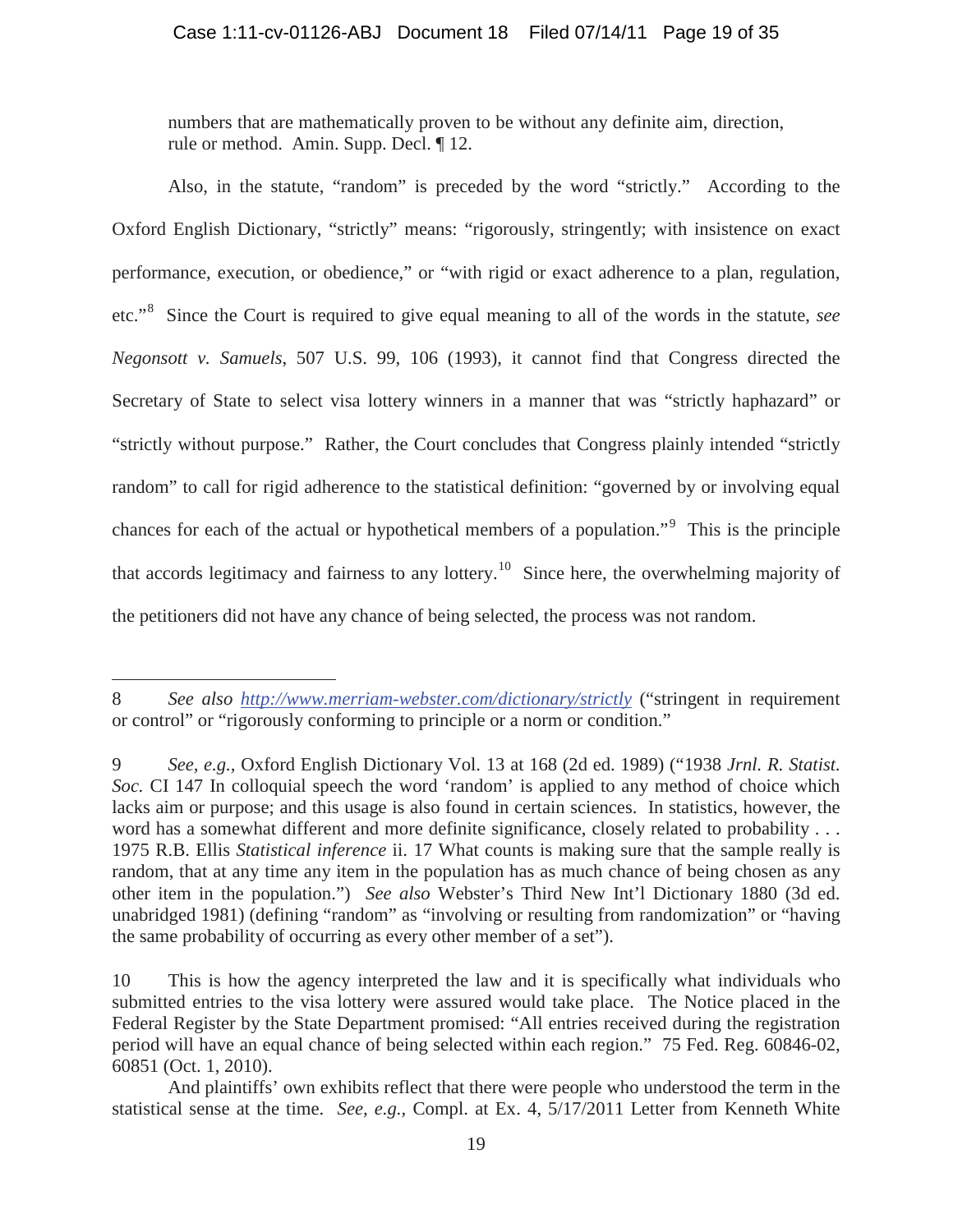# Case 1:11-cv-01126-ABJ Document 18 Filed 07/14/11 Page 20 of 35

Even if the Court were to adopt plaintiffs' currently preferred definition, it would not find the selection to be random. According to plaintiffs, their lottery results were valid if they were made "without definite direction" or without "rule or method." But here, the selection did have a definite rule or method, and it was "guided in a particular direction" – the applications were selected in the same order in which they were originally numbered, which was largely based on when they were received. Amin Supp. Decl.  $\P$  4–6. More importantly, they were overwhelmingly skewed such that 98% of the petitioners who were selected were people who had applied during the first two days of the thirty day submission period. Amin. Decl. ¶ 9. Given this pattern that characterized the results, even if the pattern was not 100% perfect, the selection cannot be described as "random."

Plaintiffs assert that since the results were not the result of any deliberate *human* design, they must be deemed to be random, but that is a gloss not found in either dictionary. The Court need not find that the lottery results were improperly or purposefully manipulated by someone in particular to conclude that they were not "random."

Indeed, according to the plaintiffs, the fact that a computer was involved carries the day without more: "a computer error . . . cannot be equated with non-randomness." Compl. at 39. Counsel for plaintiffs elucidated this theory at the hearing, claiming that if a computer error produces a list of names – any names – then the list must be random since it was "without

(counsel for plaintiffs) to The Hon. David Donahue, Deputy Assistant Secretary of State for Visa Services (May 17, 2011) ("Thank you for considering and acting upon my letter to the Visa Office of May 10, 2011, highlighting errors in the way the Department of State processed the DV-2012 Lottery drawing, resulting in the selection not being properly randomized."); Pls.' Memo at Ex. 2, Miriam Jordan and Alexandra Berzon, *A Losing Ticket in the American Lottery*, Wall St. J., June 25, 2011 at 7 "(On May 2, 2011, one user of a popular immigration message board wrote, 'I'm from Ukraine and didn't win . . . All winners filled their forms on 5 or 6 of October (mostly fifth). No winners of later dates . . . 'random' selection looks very strange.'").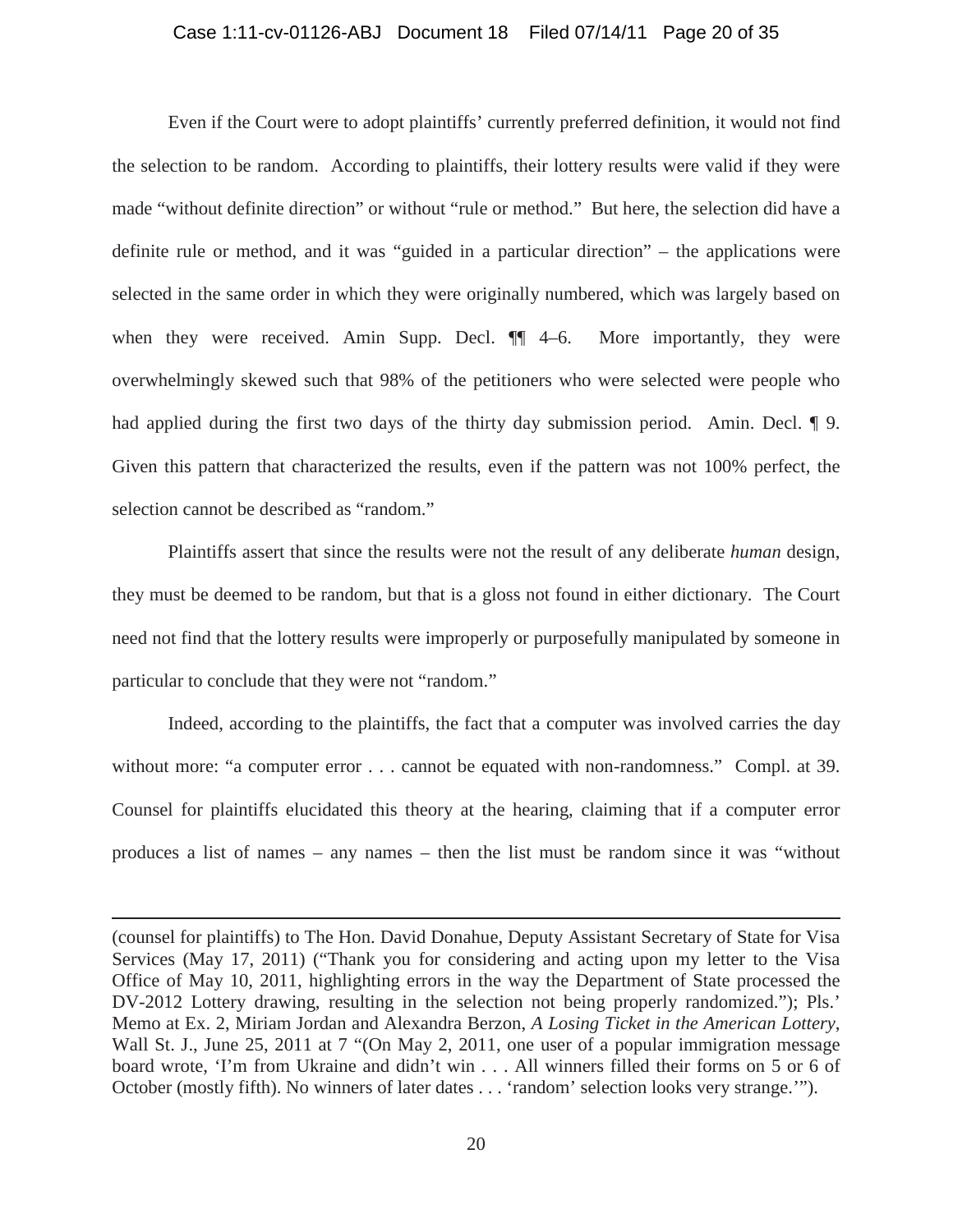# Case 1:11-cv-01126-ABJ Document 18 Filed 07/14/11 Page 21 of 35

purpose" and "haphazard." Tr. at 20. In essence, plaintiffs are arguing that their selection was random simply because no one knew it was going to happen. This interpretation of random is utterly inappropriate in this context, and it cannot be squared with the language of the regulation, which expressly defines randomness in terms of a functioning computer program.<sup>11</sup> And it does not comport with the statute and Congress's use of the word "strictly." Congress was not calling for exactitude in happenstance, but rather the rigorous enforcement of the rules of random selection.

<sup>11</sup> Plaintiffs ignore the fact that in computer science, "randomness" is a term of art. Amin Decl. **¶** 8. There are countless mathematicians, statisticians, and computer programmers who have made a life's work out of deriving the algorithms that will generate a random selection, as well as designing programs that test the actual randomness of the results. They do this because there are many fields for which random number generation is essential.

For example, in gambling, state statutes specify the need for randomness in slot machines and other gaming devices. Miss. Admin. Code 13-1-3:IV § 5(c) provides: "All gaming devices submitted for approval must use a random selection process to determine the game outcome of each play of a game. The random selection process must meet 95 percent confidence limits using a standard chi-squared test for goodness of fit." The law includes a definitions section: "'Randomness' is the observed unpredictability and absence of pattern in a set of elements or events that have definite probabilities of occurrence." Miss. Admin. Code 13-1-3: IV §1(n).

Similarly, *Griggs v. Harrah's Casino*, 929 So. 2d 204, 209 (La. Ct. App. 2006), a witness with degrees in accounting and management, information systems and computer science, and electrical engineering "explained that gaming machines are heavily regulated by the states and must meet strict standards of quality so that the machines are random, are fair to the players, and comply with the applicable state law requirements for gaming machines. [He] explained that a jackpot from a slot machine is determined through the process of random number generation, which means that a computerized system that has been programmed to select numbers at random determines whether a jackpot is won . . . If a malfunction occurs and the random numbers are not selected by the computer, there can be no jackpot. Therefore, to verify whether or not a jackpot has been won, an independent gaming laboratory may be used to confirm the jackpot by analyzing the computer microprocessor from the slot machine where the jackpot was allegedly won."

Surely the statute at issue here ("strictly random") and the regulations ("rank-ordered at random by a computer using standard computer software for that purpose") direct that the important diversity visa lottery be conducted with similar exactitude, and the suggestion that a computer error alone would satisfy the legal requirements does not merit serious consideration.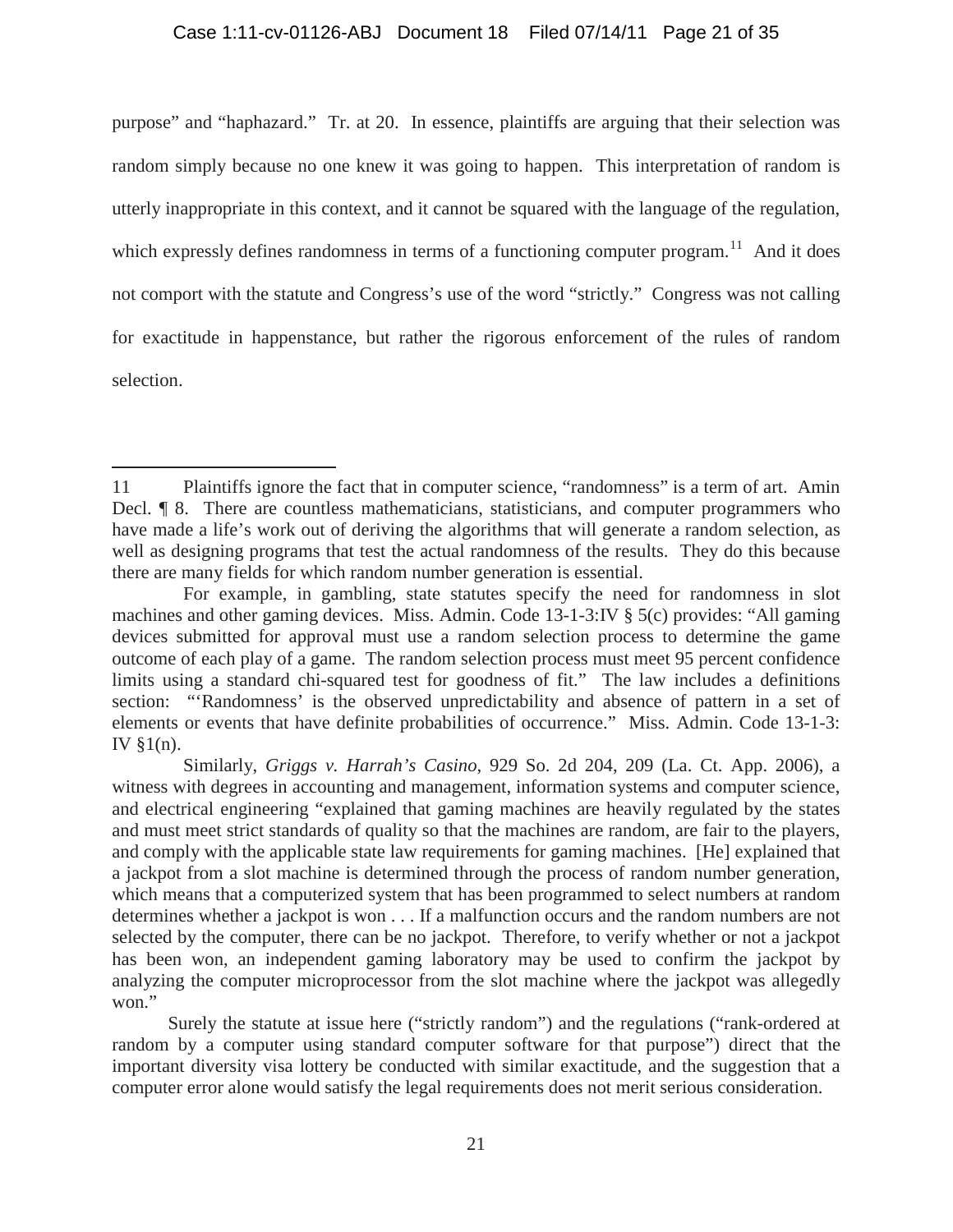# Case 1:11-cv-01126-ABJ Document 18 Filed 07/14/11 Page 22 of 35

Finally, the statute does not simply call for the selection of the winners in "random order," but rather, the random order "established by the Secretary of State." "[W]hen Congress has explicitly or impliedly left a gap for an agency to fill, there is a delegation of authority to the agency to give meaning to a specific provision of the statute by regulation, 'and any ensuing regulation is binding in the courts unless procedurally defective, arbitrary and capricious in substance, or manifestly contrary to the statute.'" *Atl. City Elec. Co. v. FERC,* 295 F.3d 1, 9 (D.C. Cir. 2002), quoting *United States v. Mead Corp.,* 533 U.S. 218, 227 (2001). So, the statute must be read in conjunction with the Department's implementing regulations that give it meaning.

Plaintiffs' reading of the text of the regulation is even more strained than their interpretation of the statute, and a close reading of the regulation makes it even more clear that the Court cannot grant the relief plaintiffs seek. Plaintiffs insist that their applications should be processed because, under 22 C.F.R. §42.33(c), the Department is required to select petitions for each region "in the rank orders determined by the computer program." They say that since the order in which their names came up was in fact "determined by [the State Department's] computer program," their lottery victory must stand. Pls.' Reply at 2. They then point to 8 U.S.C. § 1153 and 22 C.F.R. §42.33(b), which provide that approved petitions remain valid until the end of the fiscal year for which they were approved, and they argue that the State Department is therefore legally obligated to treat their petitions as valid. Pls.' Memo at 19.

But plaintiffs read the regulation quite selectively, and they focus on only one sentence instead of the three that describe what is supposed to take place. Section 42.33(c) begins by setting forth the requirement that the petitions be "numbered" based on the order of receipt. It then provides:

22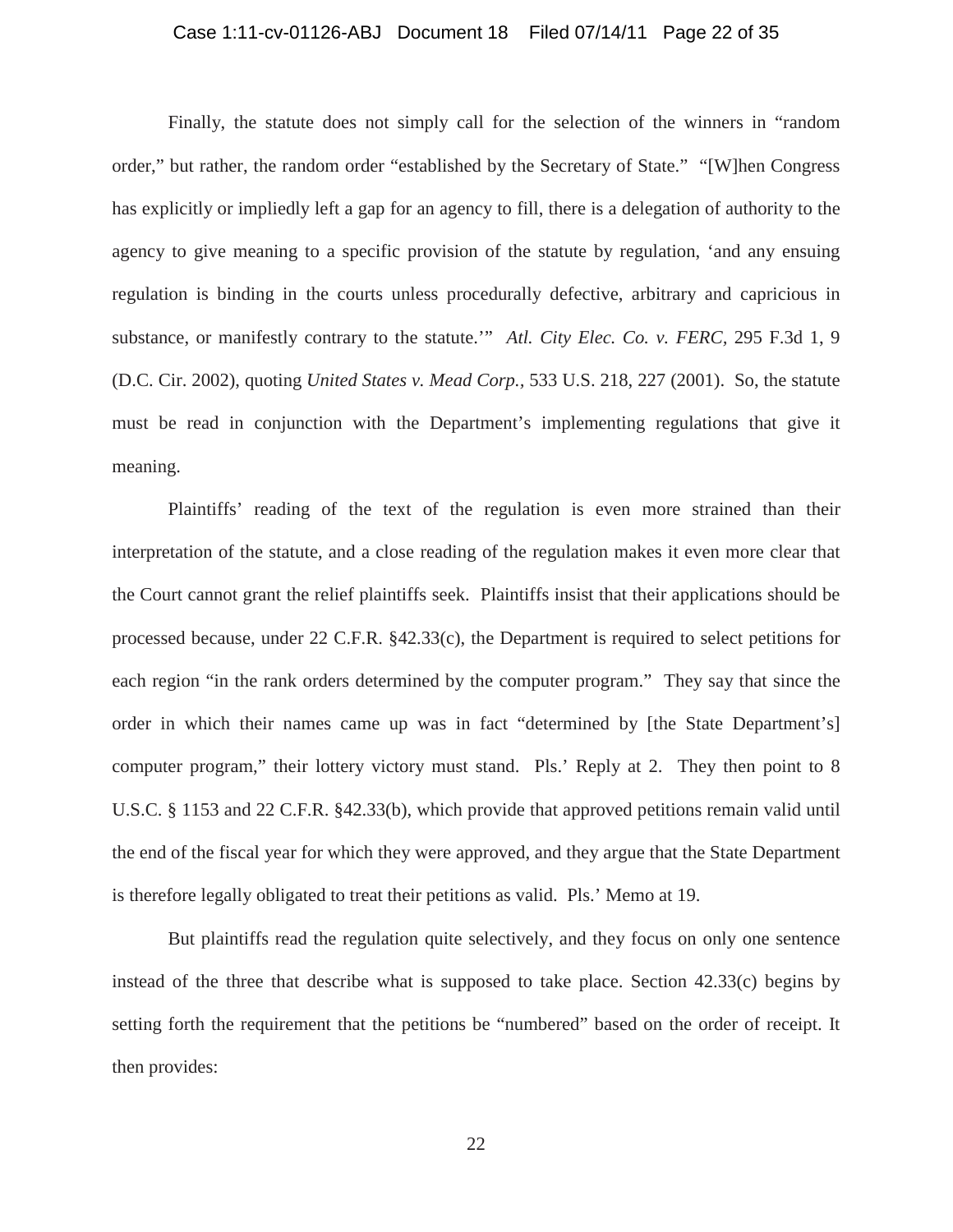Upon completion of the numbering of all petitions, all numbers assigned for each region will be separately rank-ordered at random by a computer using standard computer software for that purpose.<sup>12</sup> 22 C.F.R. § 42.33(d).

It is only after that step takes place that the regulations permit the selection to proceed. The regulations provide: "The Department will then select *in the rank orders determined by the computer program* a quantity of petitions for each region." *Id*. § 42.33(c) (emphasis added). But that did not happen. The computer program simply selected the names in the same order in which they had originally been numbered. Amin Decl.  $\parallel$  7; Amin Supp. Decl.  $\parallel$  11. This was a blunder of enormous proportions, with worldwide repercussions, and it caused grief, frustration, disappointment, and anger around the globe, but the Court cannot ignore what took place. Under those circumstances, the Court cannot find that the May lottery was conducted in compliance with the law.

Plaintiffs insist that their selection is valid in any event since it was performed by the Department's computer. Reply at 2; *see also* Pls.' Resp. to Supp. Decl. at 5 ("[T]he process was computer generated.") But the mere fact that the list of names was derived from some computer program is not enough to fulfill the regulation because the word "separately" in the second sentence of the regulation must be enforced. The fact that the Department is bound to "separately" rank order the petitions, and "then select in the rank order determined by the computer program" means that a second sort must take place, and the petitions selected must be selected in that new order, which has to be a different order from their original numerical order. And when the third sentence of the regulation says, "[t]he Department will then select 'in *the* rank order determined by *the* computer program,' is it referring to the command in the second

<sup>12</sup> It is clear beyond any doubt that at this point, the agency is not using the word "random" as it might be used colloquially or first defined in a dictionary. The State Department regulations specifically call for random ordering "by a computer using standard computer software for that purpose," in other words, utilizing a computerized random number generation process.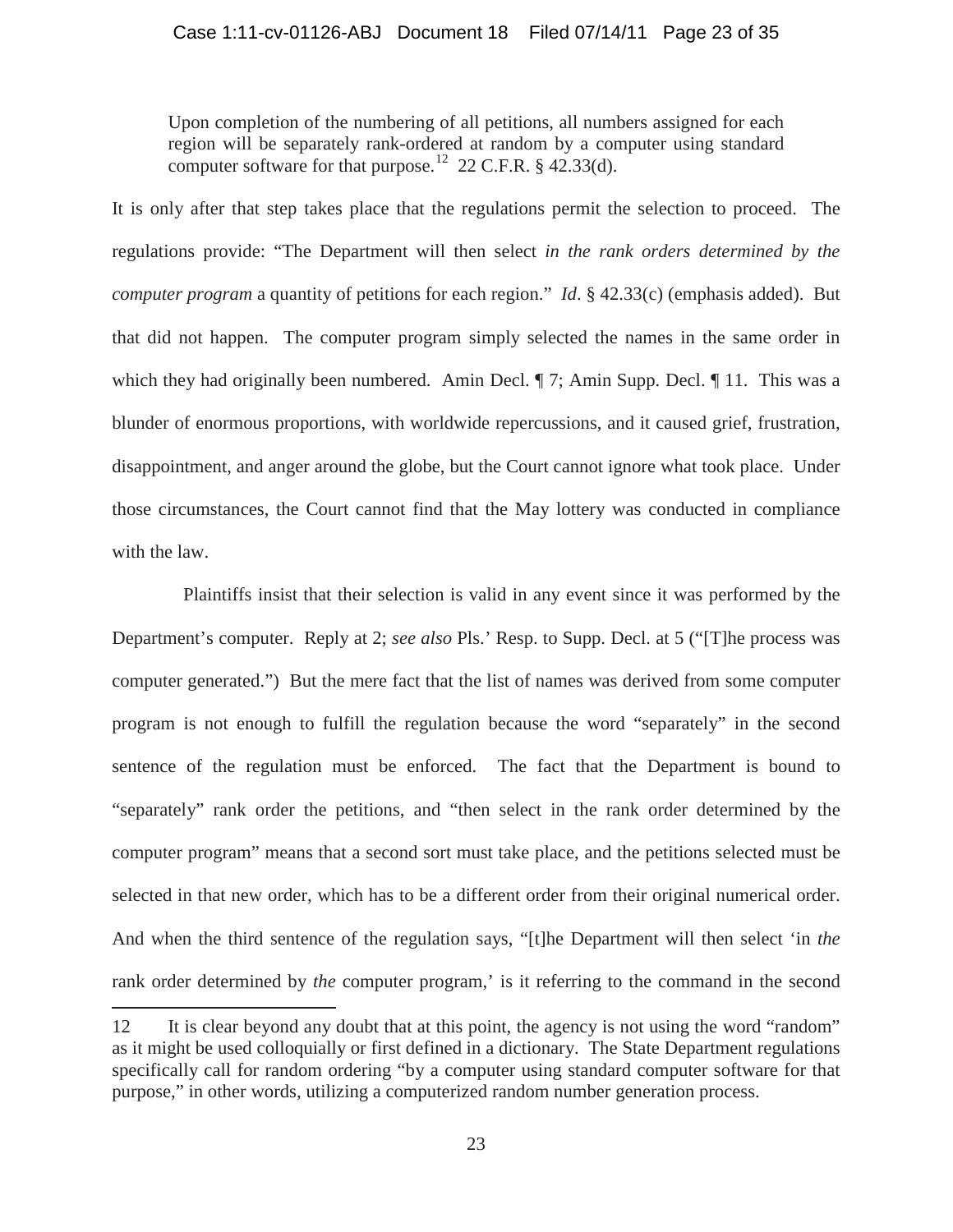# Case 1:11-cv-01126-ABJ Document 18 Filed 07/14/11 Page 24 of 35

sentence that "all numbers assigned for each region will be separately rank-ordered at random by a computer using standard computer software for that purpose," not any selection performed by the State Department computer. 22 C.F.R. § 42.33. Since the computer omitted the second step and instead selected the petitions based on their original numerical order, the Department did not "select in the rank orders determined by the computer program."<sup>13</sup>

<sup>13</sup> Plaintiffs take issue with the declarations submitted by the Department's information technology specialist. They complain that they are inconsistent and that they cannot be credited because Amin said in his first declaration that the petitions were numbered sequentially "as they were received," but the data plaintiffs gathered includes anomalous instances where that did not happen. Pls.' Reply at 9. Plaintiffs also assert that Amin's statement that the petitions were selected in the order in which they were numbered is undermined by the fact that several individual entrants who applied during the first two days were not selected. *See* Pls.' Resp. Supp. Decl. For the reasons described in more detail below, the Court does not find the declarations to be inconsistent or unworthy of belief. More importantly, the Court points out that whether the petitions were numbered exactly in the order in which they were received is not determinative. There was a problem with the lottery even if the winning petitions were only selected in the order in which they were numbered and not in the precise order in which they were received: they were supposed to be randomly re-ordered after they were numbered.

Amin's first declaration began with a general overview of the situation, and he did state that the petitions were sorted into regions and numbered "according to the order that they were received." Amin Decl. ¶ 4. Due to the exigencies caused by the huge volume of entries,

that was not the case for 100% of the entries, but even in the first declaration, Amin provided more detail that refined his broad introductory statement. In paragraph 5, he explained that the computer utilizes database optimization processes which led to the inclusion of later filed petitions – approximately 2% – in the numbering system. In other words, even in the first declaration, Amin made it clear that the numbering system was not perfectly sequential and that it was affected by data optimization.

The second declaration was more detailed, but not inconsistent. Amin explained that what the data optimization he referred to in the first declaration means is that some entries were moved to the hard drive when they came in, which took them *out* of the numbering sequence, and later entries were moved up to fill the gaps, which placed them *in* the numbering sequence although they were received later. Amin Supp. Decl. ¶¶ 5–6. He also explained that the selection process required the computer to take account of how many petitions had been selected from each region, which also led to the non-selection of some entries from the first two days. Amin Decl. ¶ 7.

Amin has declared under penalty of perjury that the petitions were selected in the order in which they were numbered, Amin Decl.  $\P$  7; Amin Supp. Decl.  $\P$  11. In light of his more detailed explanation, the fact that some people who applied on October 5 or October 6 were not selected does not negate that assertion. Plaintiffs suggest that it is "quite possible" that there were more non-selectees from the first two days than simply the 2% that were filled in from later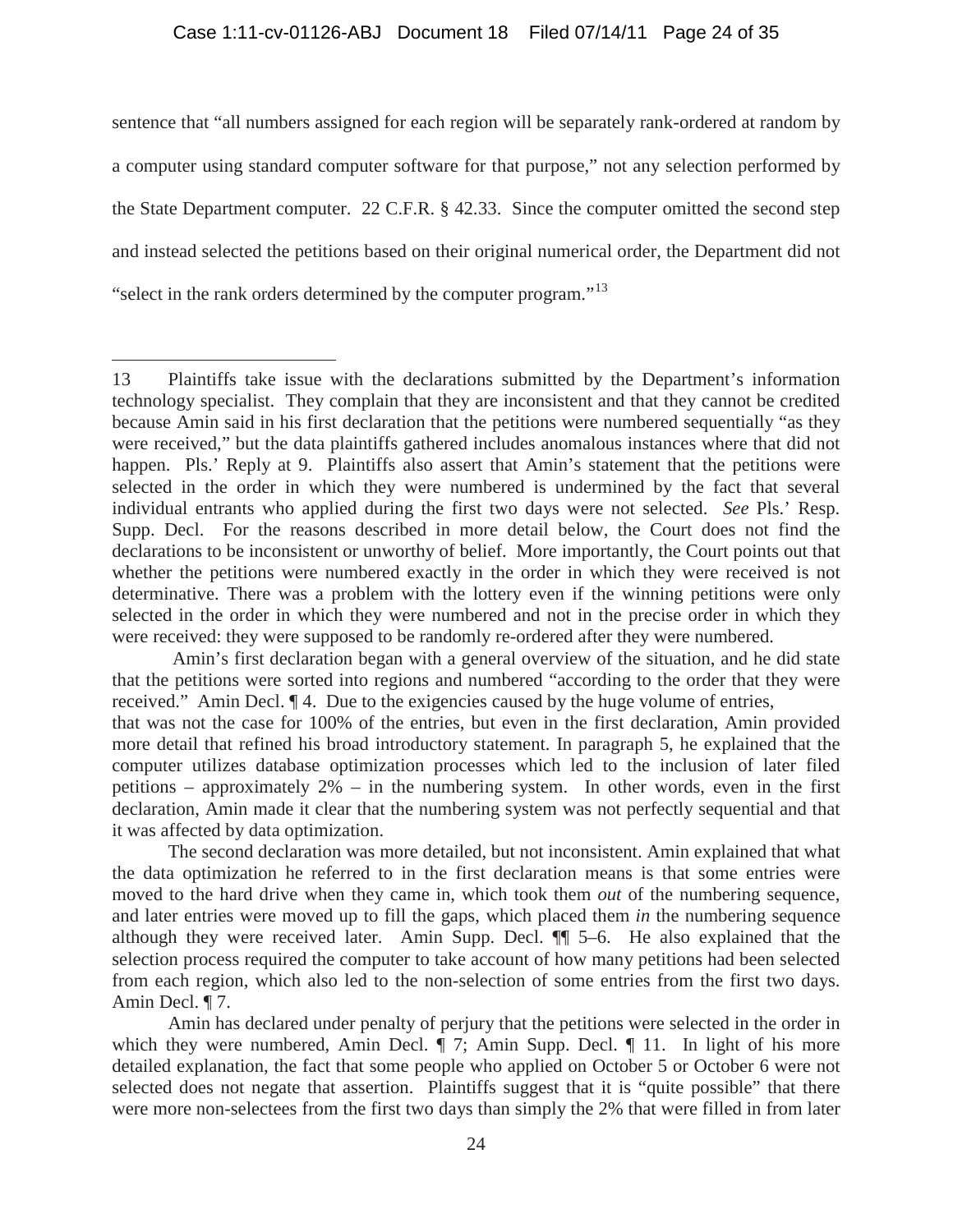# Case 1:11-cv-01126-ABJ Document 18 Filed 07/14/11 Page 25 of 35

Plaintiffs correctly assert at several points in their pleadings that the Department is bound to follow its own regulations, *see* Pls.' Memo at 11, citing *Service v. Dulles,* 354 U.S. 363, 372 (1957), and the failure to follow this essential provision in the regulations mandated by Congress invalidates the May lottery results.

Similarly, section (d) of the regulation provides that it is "petitions approved pursuant to paragraph (c)" that remain valid until the end of the fiscal year. 22 C.F.R.  $\S$  42.33(d). But if the critical step described in paragraph  $c -$  the selection according to the separate, random reordering – did not take place, the petitions were never approved "pursuant to paragraph (c)," and they are not subject to the terms of paragraph (d). So plaintiffs' argument that the statute and the regulations require the processing of their applications must fail.

dates, Pls.' Response to Supp. Decl. at 2, but the Court cannot base its findings on sheer speculation.

Plaintiffs also assert that Amin's description of how the petitions were originally numbered – which was not always in accordance with the order in which they were received – means that they were sorted to some extent even at the initial stage. Pls.' Resp. Supp. Decl. at 3– 4. This "shaking up," they say, supports their position that the ultimate selection was "random." *Id.* But plaintiffs do not dispute the existence of the fundamental problem that prompted the agency to act – the fact that the overwhelming majority of the entries selected were submitted on what plaintiffs call the "lucky days." *Id.* And Amin's explanation is entirely consistent with that outcome. In the Court's view, that circumstance alone rendered the lottery invalid under both the statute and the regulations, because both called for a "random" selection. The fact that, according to Amin, there was a failure to comply with the regulation's requirement that the selection be based on the second, separate sort, and not the original numbering of the petitions, is a second, independent basis for the Court's determination that the lottery did not comport with the regulation, or with the statute's requirement that the selection be based upon a random order "established by the Secretary."

Plaintiffs also devoted a considerable portion of their reply to their claim that Amin's explanation of what took place should not be believed because it could not be squared with what was known about the average daily number of entries. *See* Pls.' Reply at 6–7. However, plaintiffs informed the Court that a further review of the data eliminated that particular objection to the conclusions in the declaration. Pls.' Supp. to Pls.' Reply [Dkt. #12].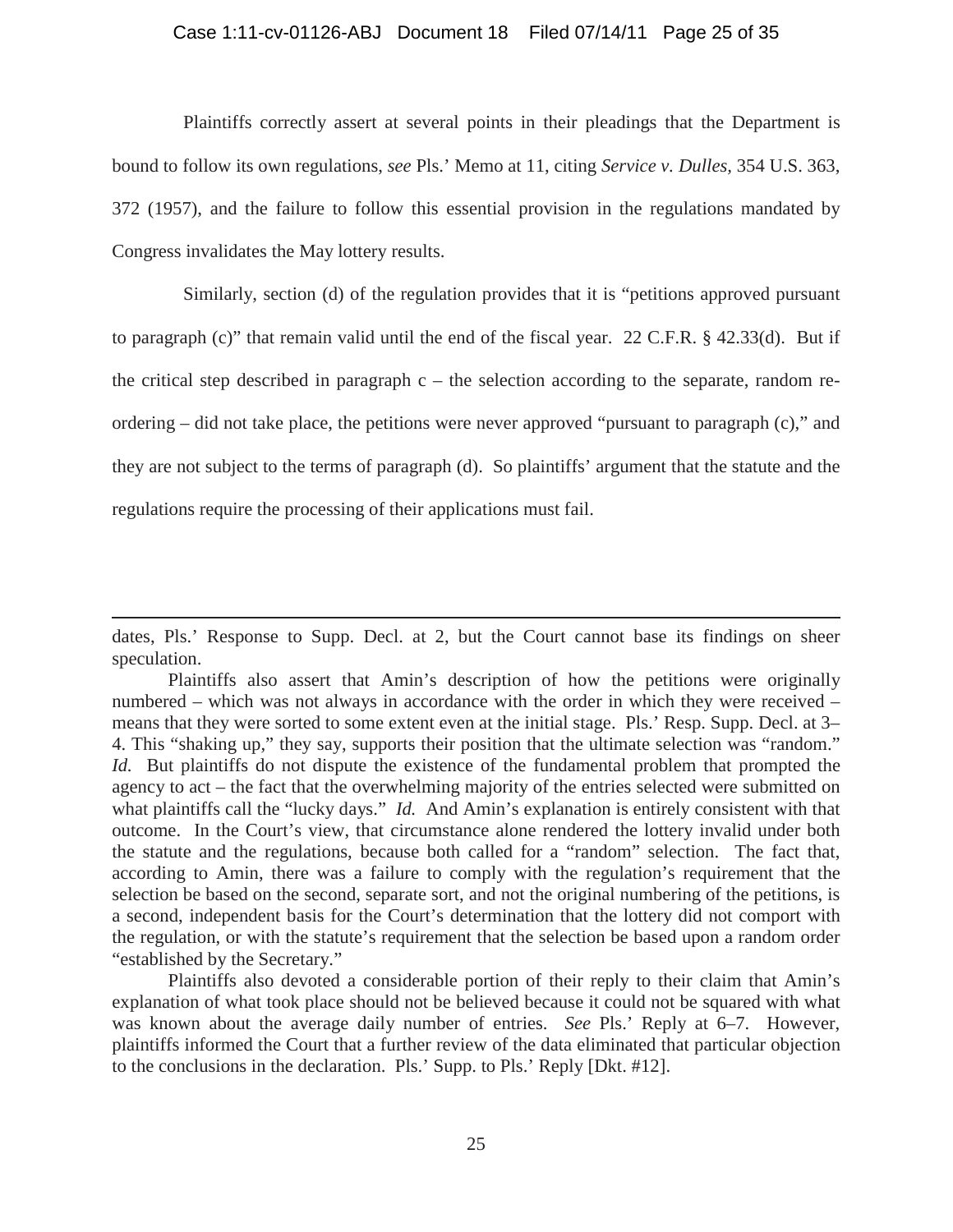# Case 1:11-cv-01126-ABJ Document 18 Filed 07/14/11 Page 26 of 35

The Court cannot overlook the utter failure of the State Department's computer program to perform the function for which it was intended and say, as plaintiffs suggest, the results were still random in some sense of the word: 22,000 individual names came out of a machine, they are not related in any particular way, and there was no improper manipulation of the data by them or by the people at the State Department. Compl. ¶ 9; Pls.' Resp. Supp. Decl. at 4–5. Even if, as plaintiffs claim without any particular statistical analysis, the class of 22,000 is a representative sample of the broad spectrum of applicants of diverse backgrounds and nationalities, *see* Pls.' Resp. Supp. Decl. at 4, and even if, as they state repeatedly, they played by the rules and it wasn't their fault, the Court cannot order the State Department to recognize legally flawed results. $^{14}$ 

Since the Court has determined that it lacks legal grounds to order the State Department to process plaintiffs' applications or to reinstate their approved status, and therefore, the claims for a declaratory judgment, writ of mandamus, and injunction must fail, the next question to be determined is whether the court can overturn the Department's decision to redo the lottery under the Administrative Procedure Act. Plaintiffs argue both that the decision is arbitrary and capricious and that it was not made in accordance with law.

# **II. Was the State Department's Decision to Redo the Lottery Arbitrary and Capricious or Not in Accordance with Law?**

"A reviewing court shall set aside agency action, findings, and conclusions found to be 'arbitrary, capricious, an abuse of discretion, or otherwise not in accordance with law.'" *Mead,*  533 U.S. at 229, quoting *Chevron*, 467 U.S. at 842–45. The Court concludes that the State

<sup>14</sup> *See National Hospital Serv. Soc'y v. Jordan*, 128 F.2d 460, 460 (D.C. Cir. 1942) (holding that a court cannot mandate a government to continue to honor a permit issued not in accordance with the law).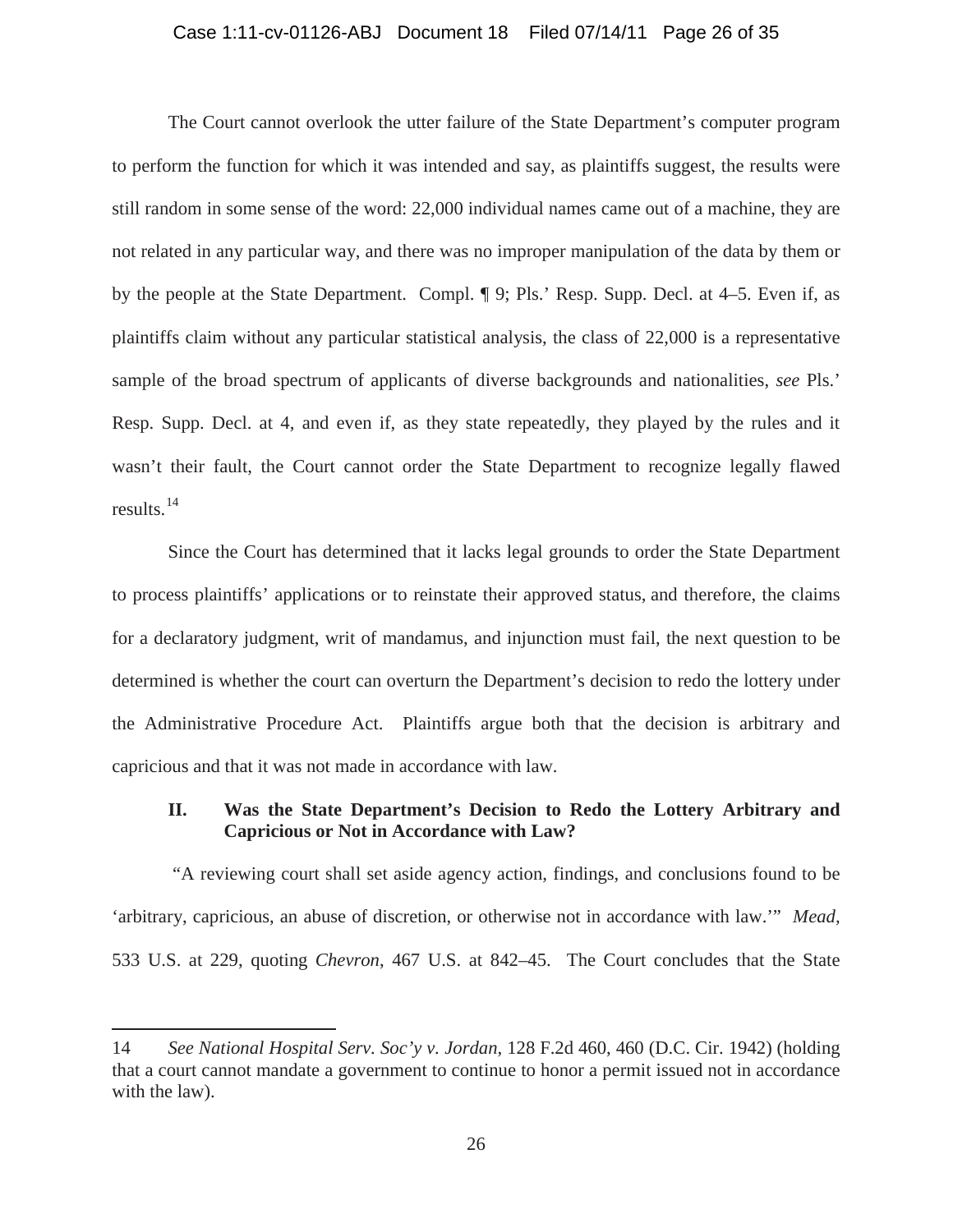## Case 1:11-cv-01126-ABJ Document 18 Filed 07/14/11 Page 27 of 35

Department's action was not arbitrary and that it was grounded in a reasonable interpretation of the statute and agency regulations. Thus, the second lottery may move forward as planned.

The Court's review of the State Department's decision should be "highly deferential." *Bloch v. Powell*, 348 F.3d 1060, 1070 (D.C. Cir. 2003). This deference is particularly appropriate in cases such as this one, where the agency's decision is "based on the evaluation of complex scientific information within the agency's technical expertise." *Sanofi-Aventis U.S. LLC v. FDA*, 733 F. Supp. 2d 162, 171 (D.D.C. 2010), quoting and citing *Troy Corp. v. Browner*, 120 F.3d 277, 283 (D.C. Cir. 1997) (emphasizing that "considerable deference" must be shown because courts "review scientific judgments of the agency not as the chemist, biologist, or statistician that we are qualified neither by training or experience to be, but as a reviewing court exercising our narrowly defined duty of holding agencies to certain minimal standards of rationality.") Therefore, courts may only set aside agency action under the APA if the agency "relied on factors which Congress has not intended it to consider, entirely failed to consider an important aspect of the problem, offered an explanation for its decision that runs counter to the evidence before the agency, or is so implausible that it could not be ascribed to a difference in view or the product of agency expertise." *Motor Vehicle Mfrs. Ass'n v. State Farm Mut. Auto Ins. Co*., 463 U.S. 29, 43 (1983).

The Court has already determined that the first lottery was not conducted in accordance with law because that it failed to satisfy the most important element of the statute: randomness. Upon discovering this information, it was certainly reasonable and not arbitrary for the State Department to start over. In fact, according to plaintiffs' own papers, many individuals were calling upon the Department to take action to rectify the situation. *See* Compl. ¶ 88 ("On information and belief, during the first few days of May 2011, the Department of State became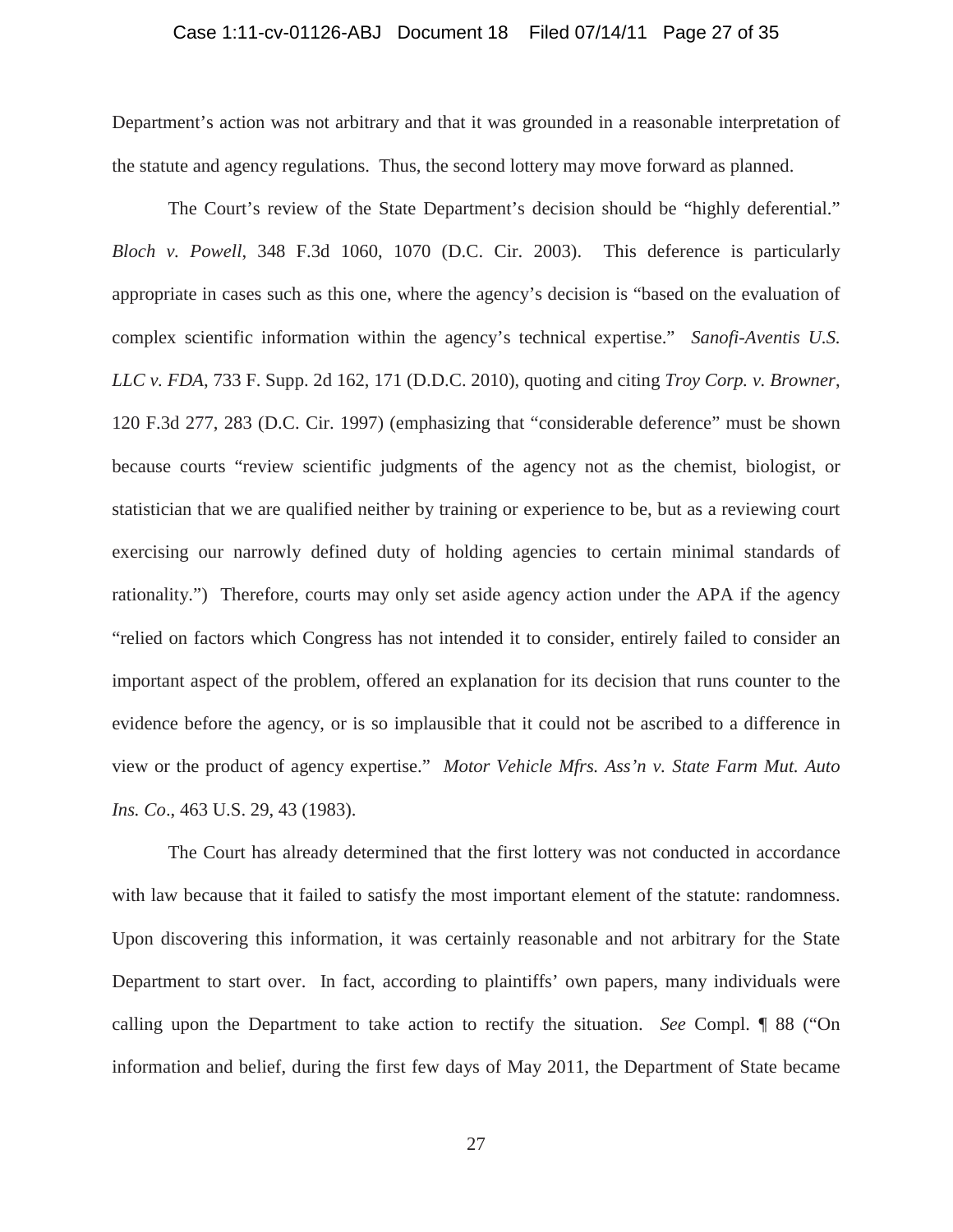# Case 1:11-cv-01126-ABJ Document 18 Filed 07/14/11 Page 28 of 35

aware that a substantial number of winners had submitted their petitions on October 5 and 6, 2010. At about this time, there was public concern about the skewing of results with calls for an investigation amidst allegations that the results were not random and the computer program was hacked or manipulated.");<sup>15</sup> Compl.  $\P$  91 ("The backlash from around the world was immediate and dual-edged. Initially, media reports highlighted the negligent manner in which the Lottery was held . . . "); and Pls.' Memo at Ex. 2 at 7 ("On May 1, reports of the lottery selection began to pour in on a popular immigration message board, forums.immigration.com. By that evening, members – many of whom hadn't been chosen – began to post comments saying that most people who had won applied over the course of just two days . . . . State Department officials say that, as such evidence accumulated in online forums, they started to investigate."). It is also clear from plaintiffs' own papers that those who were concerned, including counsel for the plaintiffs, fully expected the Department to act. *See* Compl. at Ex. 4, counsel's letter written after the Department's announcement. ("Thank you for considering and acting upon my letter to the Visa Office of May 10, 2011, highlighting errors in the way the Department of State processed the DV-2012 Lottery drawing, resulting in the selection not being properly randomized.").

The State Department official who oversees the visa program publicly explained the agency's decision:

These results are not valid because they did not represent a fair, random selection of entrants as required by U.S. law. Although we received large numbers of entries every day during the 30-day registration period, a computer programming error caused more than 90% of the selectees to come from the first two days of the registration period . . . . Because this problem unfairly disadvantages many Diversity Visa Lottery entrants, we will conduct a new, random selection.

<sup>15</sup> The public calls for action included blog posts by and an email from Kenneth White (speaking on his own behalf before he represented the plaintiffs in this action) to the State Department on May 10, 2011. [Dkt. #14] ("Does the Department plan to address publicly the fact that the overwhelming majority of DV-2012 selectees submitted their entries on October 5 and 6, 2010?").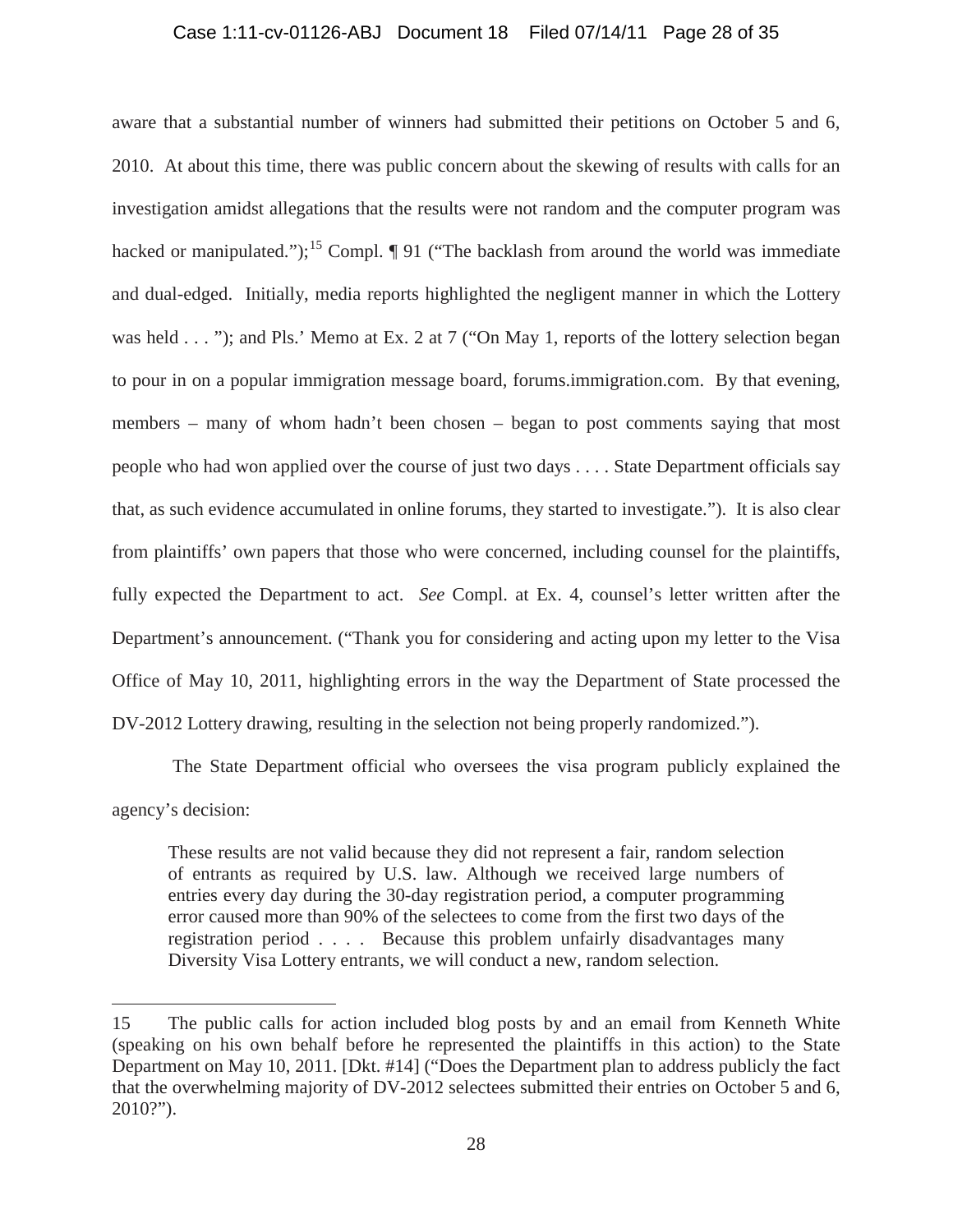Compl. at Ex. 2. This Court can hardly conclude that the Department's decision to act in

a way that would be equally fair to every applicant is arbitrary and capricious.<sup>16</sup>

 $\overline{a}$ 

This conclusion is bolstered by a point made by counsel for the State Department at the hearing. In determining the most appropriate remedy for the flawed lottery, the State

<sup>16</sup> Plaintiffs argue that the agency has not proffered a sufficient factual basis for its determination, which they contend "runs counter to the evidence before the agency." Pls.' Reply at 10, citing *Nat'l Ass'n of Home Builders v. Defenders of Wildlife,* 551 U.S. 644, 658 (2007) and *Motor Vehicle Mfrs. Assn.,* 463 U.S. at 43. This contention is based upon the arguments addressed in note 14, *supra*, that the numbering system was not 100% sequential, and that Amin's declarations do not adequately explain why some individuals who submitted their entries on the first two days were not selected. The Court concludes, based on the information provided in the Amin declarations, that the agency's decision was factually supported. This conclusion is not altered by information showing that the original numbering was not entirely sequential; the fact that the computerized process resulted almost entirely in the selection of entries from the first two days of the submission period was enough alone to provided substantial and reasonable grounds for the agency to act.

In connection with plaintiffs' reply, the Court points out that on June 30, 2011, it ordered that the consideration of the motion for preliminary injunction be consolidated with the consideration of the case on the merits pursuant to Fed. R. Civ. P.  $65(a)(2)$ . Consent of the parties was not required, but the parties agreed to the Court's decision of how to proceed. The Minute Order from that date also reflects, "the parties have indicated that they do not intend to call live witnesses at the hearing," but the Court accorded them additional time to think about it and indicated that any requests to introduce live testimony could be submitted up to July 8. *See*  L. Cv. R. 65(d). No requests were filed, and plaintiffs did not request an opportunity to crossexamine Kirit Amin, even though they received his declaration on July 6. Instead, they utilized their reply to the defendants' opposition to their motion to attack his conclusions. At the hearing, when the Court extended the defendants an opportunity to supplement the Amin declaration, plaintiffs sought to rescind their consent to the consolidated hearing, claiming that they should be afforded an opportunity to cross examine Amin at a separate trial on the merits. Tr. at 50. The Court ruled that the matters would remain consolidated pursuant to Rule 65. Thereafter, defendants submitted Amin's supplemental declaration [Dkt. #12], and the Court granted plaintiffs' motion for leave to file a response [Dkt. #15]. Thus, the record reflects that it was plaintiffs who elected not to seek live testimony, but in any event, the Court considered the substance of plaintiffs' concerns about both declarations before it made its decision. Moreover, even if the matters had not been consolidated, and the action on the merits had been permitted to proceed, in all likelihood it would have been resolved, like most APA cases, through the consideration of cross motions for summary judgment, which also involve evidence presented by declaration rather than live testimony. *See* Fed. R. Civ. Proc. 56(c); L. Cv. R.7(h) and (n). Finally, the Court notes that the belated request to bifurcate the proceedings was inconsistent with the concerns repeatedly expressed by the plaintiffs – which the Court took seriously – that every day of delay reduces the number of lottery winners whose applications will be processed before they expire. *See, e.g.,* Pls.' Reply at 20.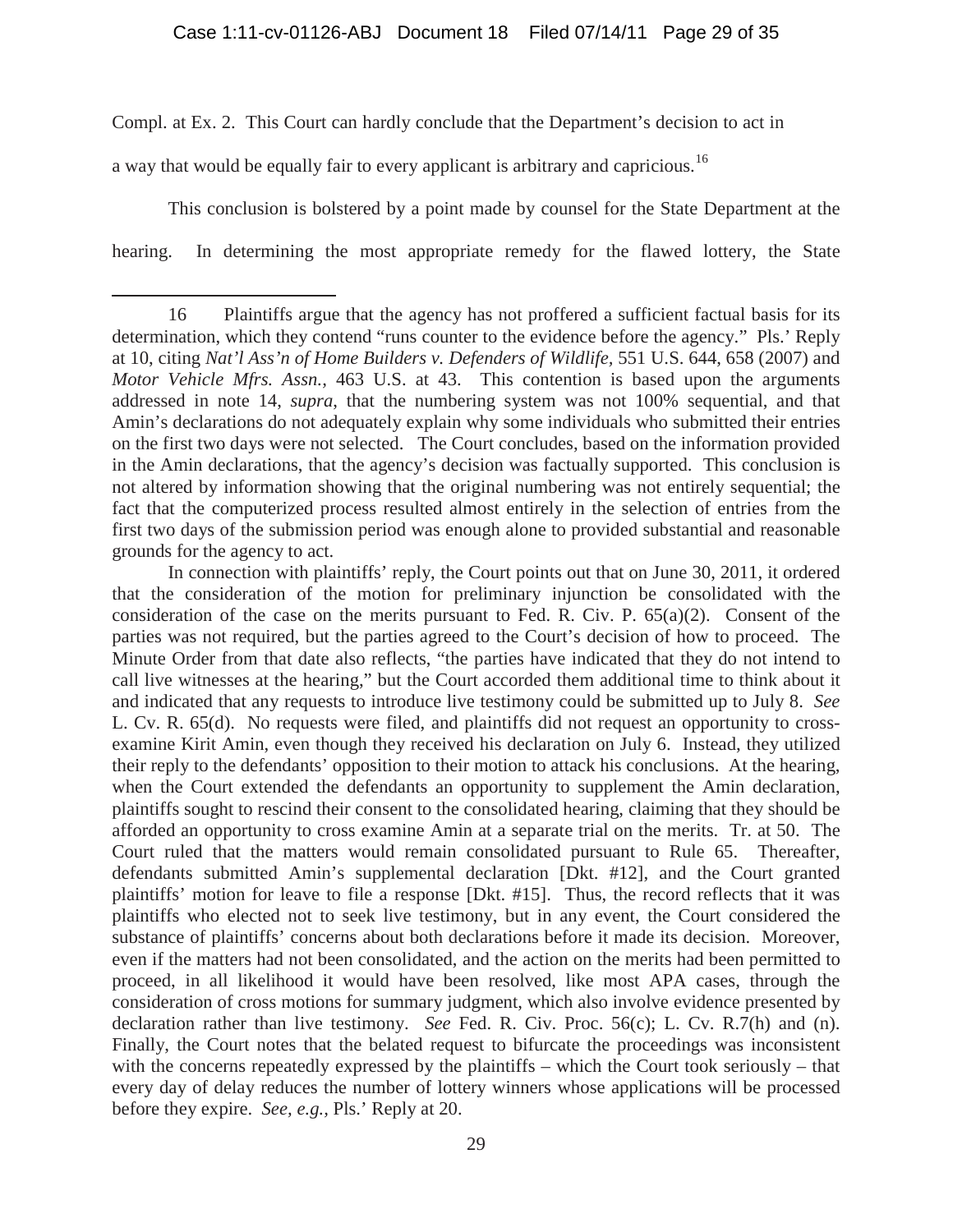# Case 1:11-cv-01126-ABJ Document 18 Filed 07/14/11 Page 30 of 35

Department was bound to balance the interests of the 22,000 individuals who were aware of the lottery result**s** and the 19 million other disappointed entrants, who may have equally compelling reasons for wanting to immigrate to the United States. Tr. at 39. Counsel pointed out that in many of the countries served by the diversity visa lottery, a computer is not easy to come by and internet service is not widely available. Thus, the Department had assured applicants around the world that it would not favor those who were able to submit their entries first, and it took that fact into consideration in deciding what to do. Defendants' counsel told the Court:

[N]o matter what day they applied . . . if they couldn't get to a computer with Internet on [the first day of the submission period], it didn't matter. That at the end or in the middle of the process, everything would be randomized and that would be a fair process they could count on. We considered the promises we made to all 19 million people. Tr. at 39.

Since the Court agrees with the State Department's conclusion that the results were not random as that term is used in the statute or the regulation, then the only question remaining is whether the government adopted a reasonable plan to remedy the error.<sup>17</sup> And if the first lottery was invalid, plaintiffs' only argument for insisting that their victory should stand boils down to the fact that they found out about it.  $18$  That itself is something of an arbitrary circumstance,

<sup>17</sup> Plaintiffs also recognize that the Department was faced with making a choice among competing options. As they put it: "The Department has concluded that it made an error in not running a randomization program; the Department concluded that it made an error in publicizing the results. But rather than 'making right' by these 22,000 individuals, it has decided to throw the baby out with the bathwater . . . . Yet the Department has and has had alternatives, enabling it to protect the interests of all parties, including the 22,000: there is nothing in the statute or regulations prohibiting the conduct of a second Lottery. There is nothing in the statute or regulations capping the number of selectees." Pls.' Resp. Supp. Decl. at 6.

<sup>18</sup> Indeed, while plaintiffs' proposed alternative meets their own concerns, it does not advance the interests of the other 78,000 first lottery winners, who, if plaintiffs are correct in their legal theory – which they say is based only on the law and not grounded in reliance or estoppel – are equally entitled to relief. In other words, plaintiffs themselves are making policy choices from an array of options, balancing competing interests in a manner with which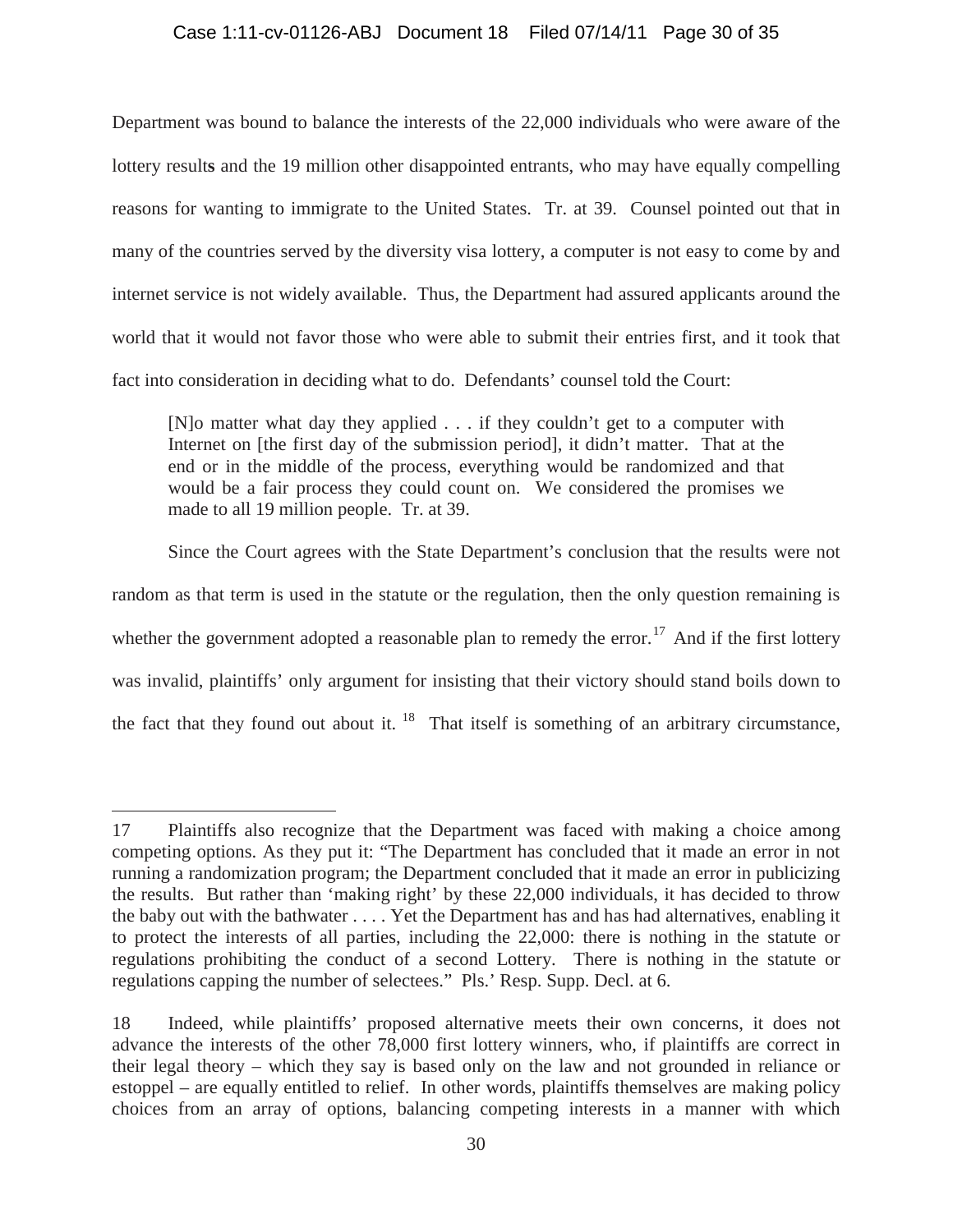## Case 1:11-cv-01126-ABJ Document 18 Filed 07/14/11 Page 31 of 35

favoring entrants already in the United States or residing in more highly developed communities. Plaintiffs present many arguments for why as a matter of policy or fairness the Department should have fashioned a solution that took account of their interests.<sup>19</sup> But weighing competing policy alternatives and substituting its judgment for that of the agency is exactly what this Court is not permitted to do.

Although there may have been different policy choices the Department could have made, its decision is reasonable and certainly conforms to "certain minimal standards of rationality." *Small Refiner Lead Phase-Down Task Force v. EPA*, 705 F.2d 506, 520–521 (D.C. Cir. 1983) (internal citations and quotation marks omitted). The Court cannot and will not second-guess a reasonable policy decision made by the Department after balancing the competing interests of all of the stakeholders. Thus, the Court finds that the State Department's actions were not arbitrary or capricious or outside the scope of its authority under the APA.

In their second and fourth claims for relief, plaintiffs also argue the Department acted outside the scope of its authority by voiding the results because the statute does not expressly permit rescission. Pls.' Memo. at 11. While it is true that the statute does not expressly address this situation, it does explicitly empower the Department to administer the lottery and promulgate regulations, 8 U.S.C. §§ 1153–54, and in particular, it directs the Secretary to implement its call for issuance of visas "strictly in a random order." *Id.* § 1153(e)(2). When a statute is silent or ambiguous with respect to "the precise question at issue," as it is here, the second step under the *Chevron* framework directs the Court to determine whether the agency's

reasonable people might agree or disagree. The Court is not permitted to join them in this exercise.

<sup>19</sup> Of course, if it had, the Court in all likelihood would now be facing a class action on behalf of the other 19 million complaining about that.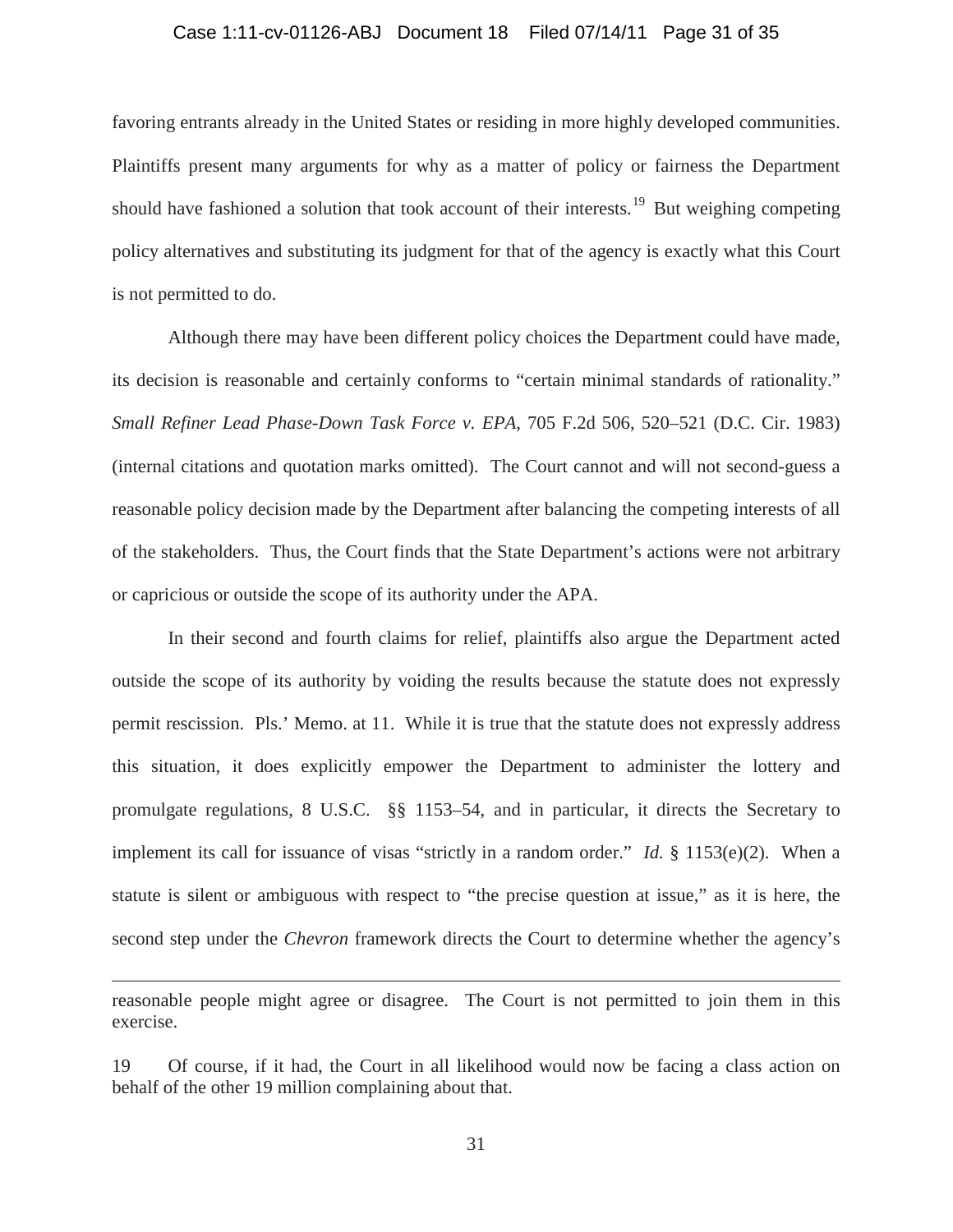interpretation is "based on a permissible construction of the statute." *Chevron*, 467 U.S. at 843.

As the Supreme Court explained in *Mead,* 533 U.S. at 229:

This Court in *Chevron* recognized that Congress not only engages in express delegation of specific interpretive authority, but that "[s]ometimes the legislative delegation to an agency on a particular question is implicit.". . . Congress, that is, may not have expressly delegated authority or responsibility to implement a particular provision or fill a particular gap. Yet it can still be apparent from the agency's generally conferred authority and other statutory circumstances that Congress would expect the agency to be able to speak with the force of law when it addresses ambiguity in the statute or fills a space in the enacted law, even one about which "Congress did not actually have an intent" as to a particular result . . . When circumstances implying such an expectation exist, a reviewing court has no business rejecting an agency's exercise of its generally conferred authority to resolve a particular statutory ambiguity simply because the agency's chosen resolution seems unwise . . . but is obliged to accept the agency's position if Congress has not previously spoken to the point at issue and the agency's interpretation is reasonable.

(citations omitted). The Court concludes that it was reasonable to interpret the statute as granting inherent authority to void a lottery that did not comply with the law. This decision is therefore entitled to deference by this Court. *See Teva Pharms., USA, Inc. v. Leavitt*, 548 F.3d 103, 106 n.1 (D.C. Cir. 2008).

Moreover, it appears that plaintiffs have retreated from their initial claims, and they acknowledge the scope of the Department's authority. They state in their response to the Supplemental Declaration: "there is nothing in the statute or regulations prohibiting the conduct of a second Lottery." Pls.' Resp. Supp. Decl. at 16.

Therefore, plaintiffs' claims do not give rise to relief under the Administrative Procedure Act. This also means that there are no grounds for the issuance of declaratory or injunctive relief.

# **III. Plaintiffs' Claim for an Injunction**

As with a preliminary injunction, the Court is required to consider four factors when evaluating a request for a permanent injunction: (1) success on the merits; (2) whether the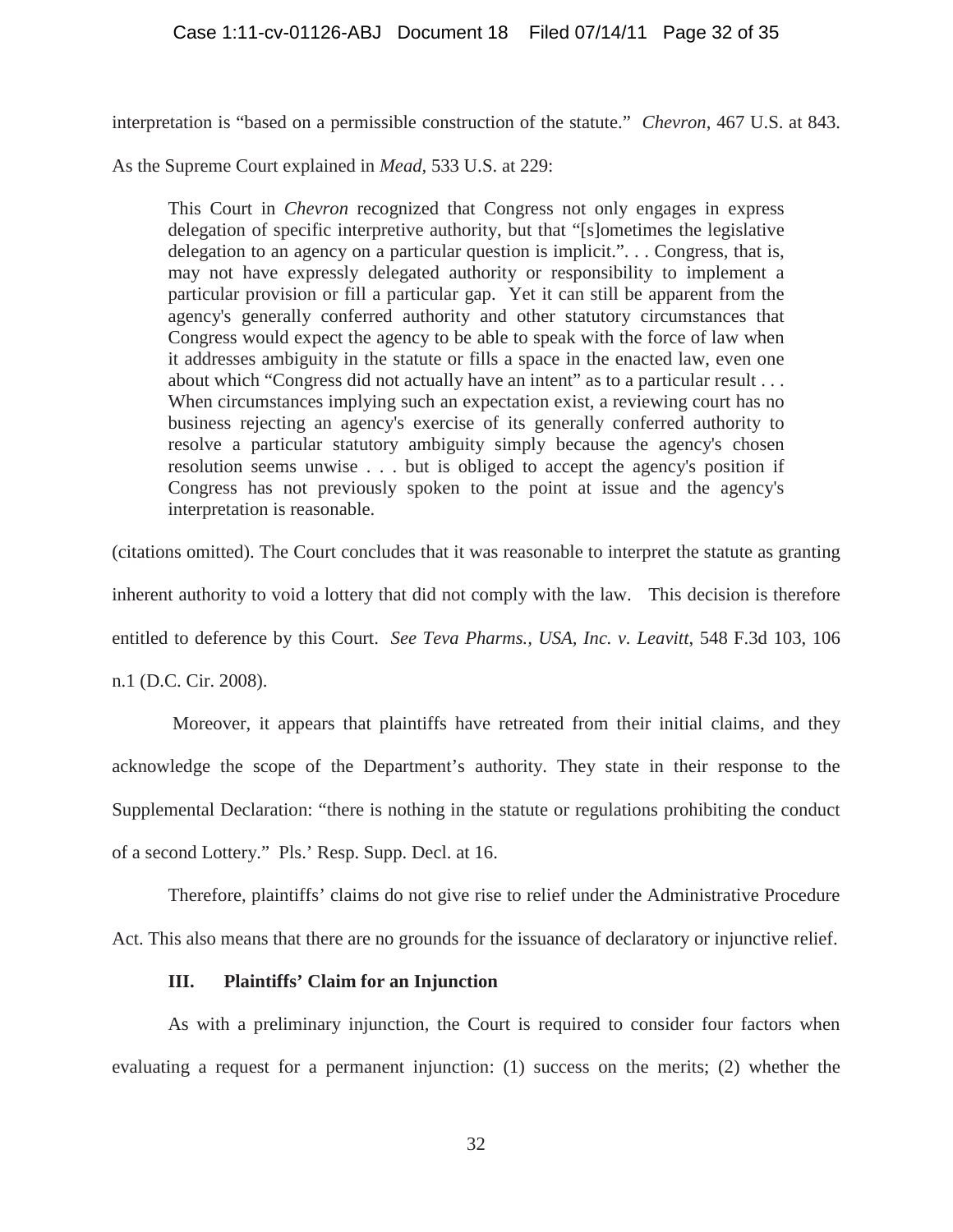# Case 1:11-cv-01126-ABJ Document 18 Filed 07/14/11 Page 33 of 35

movant will suffer irreparable injury absent an injunction; (3) the balance of hardships between the parties; and (4) whether the public interest supports granting the requested injunction. *See Nichols v. Truscott*, 424 F. Supp. 2d 124, 143 (D.D.C. 2006). If the movant has no likelihood of success on the merits, inquiry into the remaining factors is unnecessary, for the injunctive relief must be denied on that ground alone. *Trudeau v. FTC,* 456 F.3d 178, 182 n. 2 (D.C. Cir. 2006). Because the Court has determined that plaintiffs cannot succeed on the merits of their claims, they are not entitled to injunctive relief. *NBC-USA Housing, Inc., Twenty-Six v. Donovan*, No. 09-2245, 2011 WL 1204759, at \*28 (D.D.C. Mar. 31, 2011).

The plaintiffs have devoted a substantial portion of their pleadings to making the court aware of the hardships that they face, and they lay them at the feet of the State Department. They specifically advised the Court at the hearing that they have relinquished their claims based in estoppel or reliance, but they continued to sound those themes in subsequent pleadings. *See*  Pls.' Resp. Supp. Decl. at 6 ("Surely it was not Congress's intent to have disqualified 22,000 individuals for what amounts to self-acknowledged government misfeasance.").<sup>20</sup>

At bottom, plaintiffs are asking the Court to find that the unfortunate lottery transformed their desire to immigrate into a right to immigrate.

The opportunity to immigrate to the United States represents increased access not merely to educational and economic opportunities but in many cases political freedoms which will accrue not merely to the plaintiffs' benefit but to those of their children, both now and to be born, and are often the culmination of a lifetime of hoping and waiting.

<sup>20</sup> Plaintiffs cite *INS v. Paunescu,* 76 F. Supp. 2d 896 (N.D. Ill. 1999), for this proposition. In *Paunescu,* the INS was ordered to process diversity lottery winners' timely visa applications. The government had let them languish for over two years despite plaintiffs' submission of the necessary materials, and in the face of a court order entered before the expiration of the fiscal year. But in that case, there was no question raised concerning the validity of the plaintiffs' selection.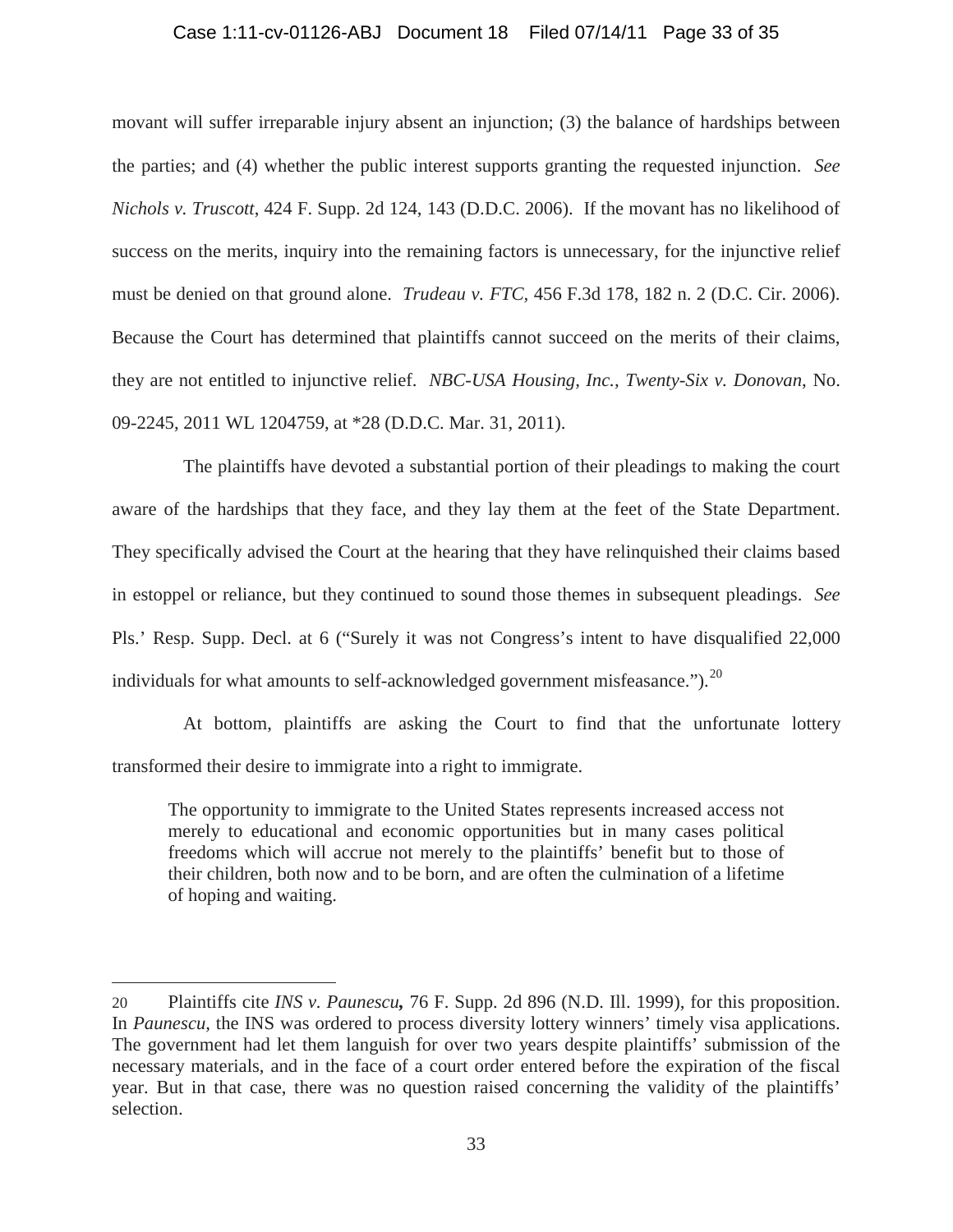## Case 1:11-cv-01126-ABJ Document 18 Filed 07/14/11 Page 34 of 35

Memo. at 19- 20. *See also* Pls.' Resp. Supp. Decl. at 6. ("[T]he Department has decided to attempt to utilize a hypertechnical 'escape hatch,' an escape hatch that would allow it to shirk its own responsibility and instead wreak havoc and utter devastation on 22,000 individuals, as well as their children and future children.") But no such right was conveyed with the lottery notifications, and it is not something a court can confer. *Coraggioso*, 355 F.3d at 732. *See also Azizi v. Thornburgh*, 908 F.2d 1130, 1134 (2d Cir. 1990).

The declarations submitted by plaintiffs contain heartfelt stories of dashed hopes and shattered expectations, and they detail the steps they took "in reliance on the selection letter." Pls.' Memo at 6–7; Decls. of Nikolic, Zafirova, and Kuate. They insist that they acted in good faith and did nothing wrong, both of which may be true. But as the cases cited in plaintiffs' memorandum reflect, courts have consistently recognized that they are not necessarily empowered to relieve would-be immigrants from the profound frustration and disappointment that the process can create, such as when visa applicants were unable to seek review of adverse decisions before their eligibility expired. *See e.g., Masaru v. Napolitano,* 619 F.3d 545, 551 (6th Cir. 2010); *Mohamed v. Gonzales,* 436 F. 3d 79, 81 (2d Cir. 2006). It is not enough to point to governmental "mis"feasance to prevail in a claim of equitable estoppel against the government; plaintiffs would have to demonstrate some sort of affirmative misconduct on the part of State Department officials. *Morris Comm'n, Inc. v. FCC,* 566 F.3d 184, 191 (D.C. Cir. 2009). *See also Keli,* 571 F. Supp. 2d at 127 (holding that mandamus petition filed by diversity lottery winner was deemed moot because the time had expired; government was not estopped even though an official "promised" the plaintiff that his application would be granted).